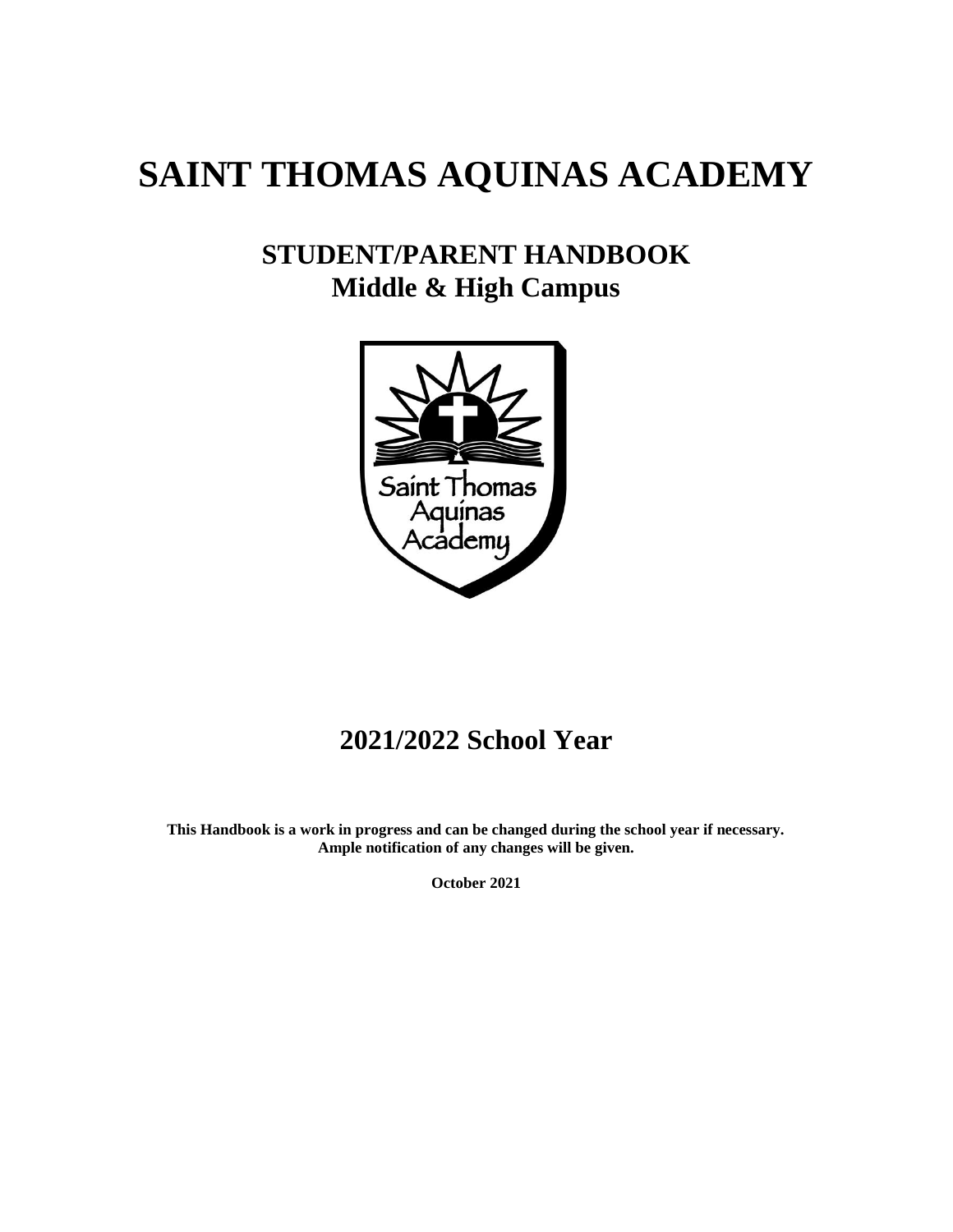# **SAINT THOMAS AQUINAS ACADEMY STUDENT HANDBOOK TABLE OF CONTENTS**

## **Page**

## **Page**

| Academic Probation11            |  |
|---------------------------------|--|
|                                 |  |
|                                 |  |
| Bus Transportation15            |  |
|                                 |  |
| Cheating/Plagiarism Policy29-30 |  |
|                                 |  |
| Community Service8              |  |
| Core Value and Beliefs4         |  |
|                                 |  |
| Discipline Code17-18            |  |
|                                 |  |
| Drug & Alcohol Use20            |  |
|                                 |  |
| Electronic Devices20-21         |  |
|                                 |  |
| GPA Calculation10               |  |
| Grade Reports11                 |  |
|                                 |  |
|                                 |  |
|                                 |  |
|                                 |  |
|                                 |  |
|                                 |  |
|                                 |  |
| Medication Guidelines25         |  |
| Mission Statement4              |  |
|                                 |  |

| School Closings/Snow Days26      |  |
|----------------------------------|--|
| Semester Grade Determination11   |  |
|                                  |  |
|                                  |  |
|                                  |  |
|                                  |  |
|                                  |  |
|                                  |  |
|                                  |  |
|                                  |  |
|                                  |  |
|                                  |  |
|                                  |  |
| Weapons & Dangerous Devices20-21 |  |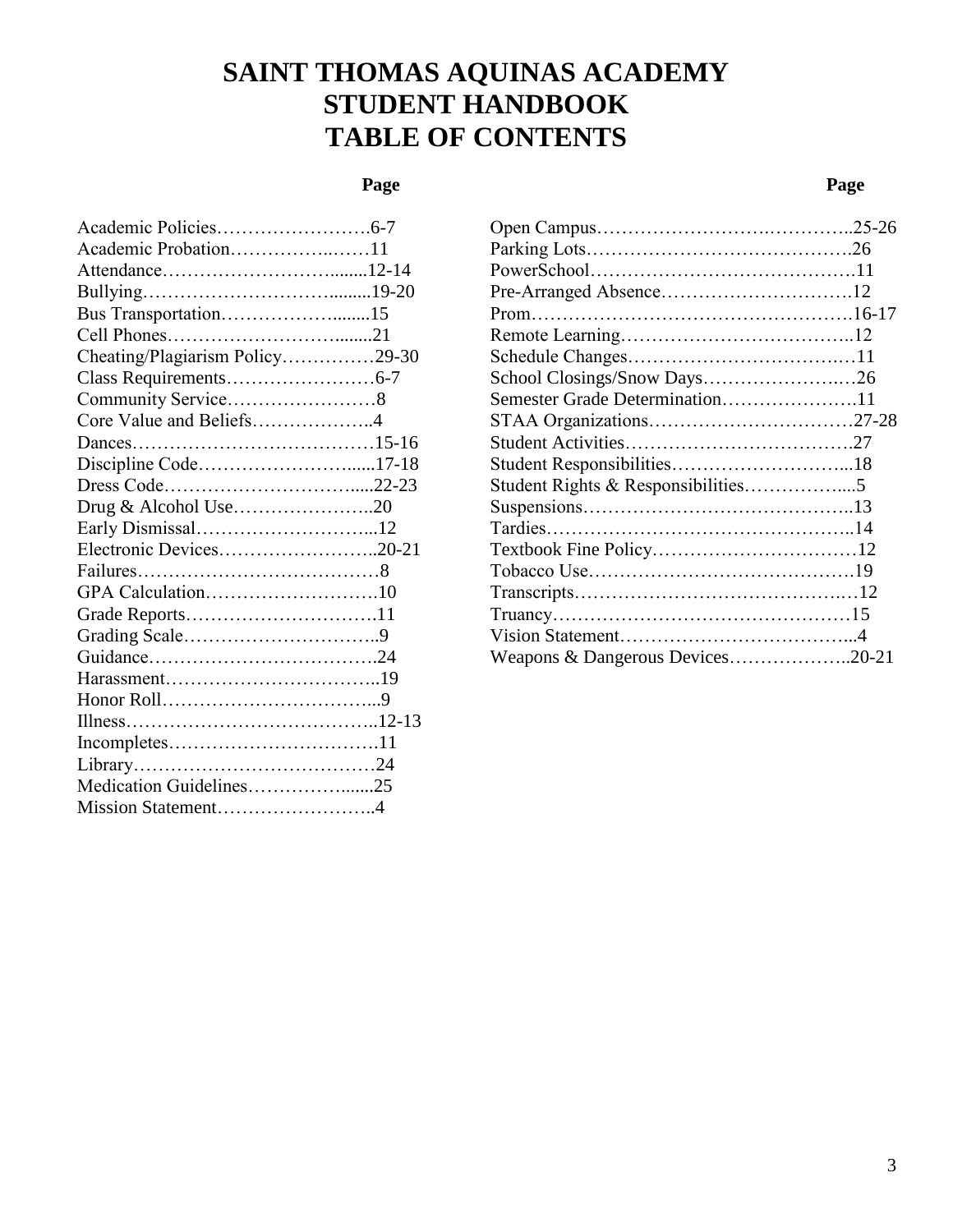# **SAINT THOMAS AQUINAS ACADEMY**

## *MISSION STATEMENT*

*The mission of Saint Thomas Aquinas Academy is to provide an affordable education in the Catholic teaching tradition that inspires in students a lifelong thirst for knowledge, wisdom and truth; a desire to reach the full potential which God intended for them; and a recognition of the discipline of mind and heart required for effective service to others in the love of God.*

## **2021-2022 HANDBOOK**

**This book belongs to: \_\_\_\_\_\_\_\_\_\_\_\_\_\_\_\_\_\_\_\_\_\_\_\_\_\_\_\_\_\_\_\_\_\_\_\_\_**

**Year of graduation: \_\_\_\_\_\_\_\_\_\_\_\_\_\_\_\_\_\_\_\_\_\_\_\_\_\_\_\_\_\_\_\_\_\_\_\_\_\_\_**

**Saint Thomas Aquinas Academy 1200 Main Street Marinette, WI 54143 (715) 735-7481 www.thomas-aquinas.org**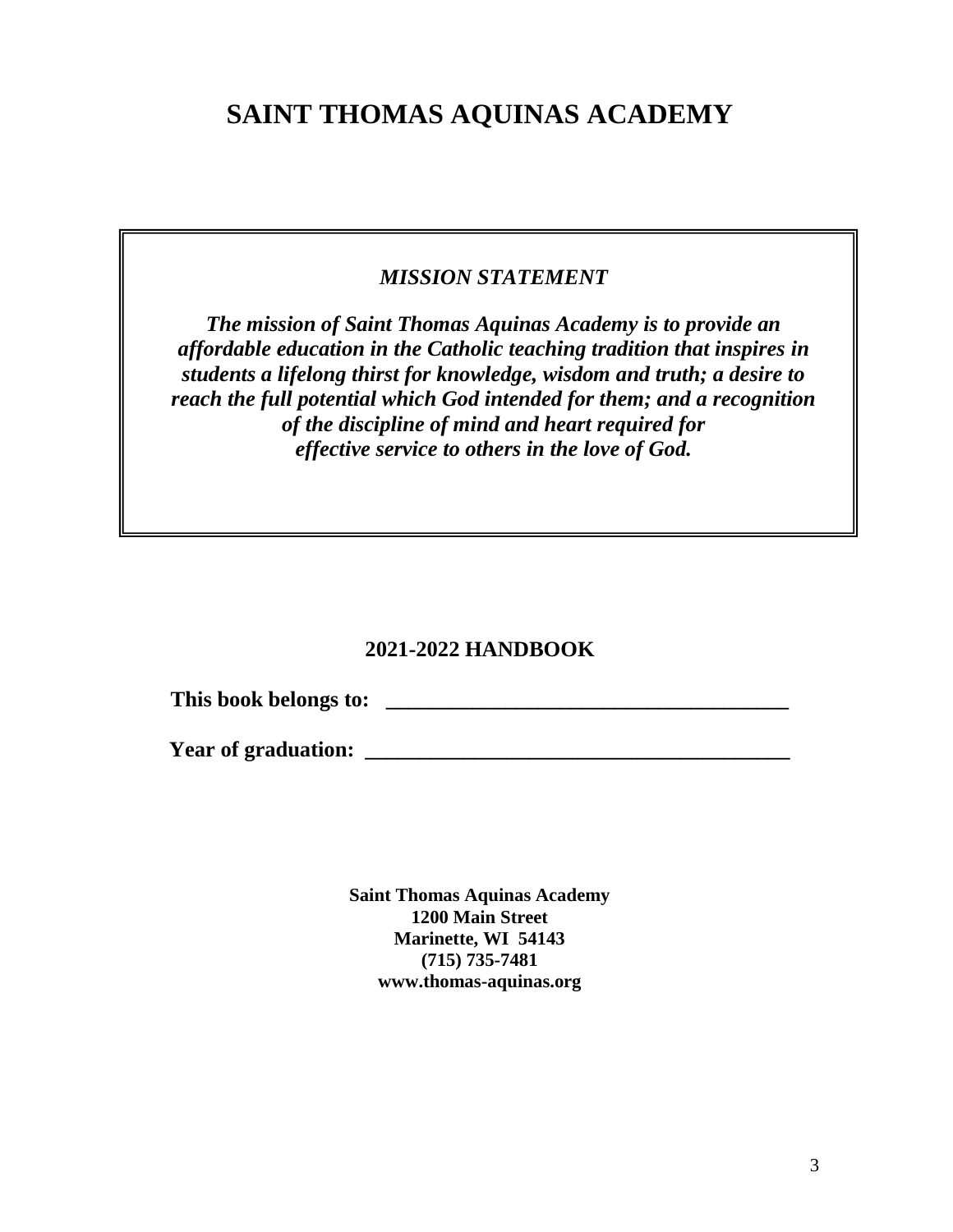## **SAINT THOMAS AQUINAS ACADEMY**

#### **MISSION STATEMENT**

*The mission of Saint Thomas Aquinas Academy is to provide an affordable education in the Catholic teaching tradition that inspires in students a lifelong thirst for knowledge, wisdom and truth; a desire to reach the full potential which God intended for them; and a recognition of the discipline of mind and heart required for effective service to others in the love of God.*

### **VISION STATEMENT**

*The members of Saint Thomas Aquinas Academy will build the Kingdom of God through the formation and education of religious development of the young and youth who are enrolled in academic programs of education. We will work to proclaim the message, create community, provide services, and develop a prayerful life through worship.*

#### **Core Value and Beliefs**

- *Provide a strong faith-filled environment where young and youth live the Gospel way of life taught by Jesus Christ and the dogmas and teachings of the Roman Catholic Church.*
- *Live our faith commitment to Jesus through proclaiming the message, living community, providing services, offering prayer, and participation in worship.*
- *Teach a moral way of life, character development, and stewardship.*
- *Recognize each learner as a unique individual in a variety of ways.*
- *Have a disposition toward mutual respect, cooperation, politeness, and courtesy to each other.*
- *Provide a climate and atmosphere in which learning is valued, joyous, and a successful experience for each learner.*
- *Encourage positive social interaction, active engagement in learning and selfmotivation.*
- *Create learning experiences that make knowledge and skills of curriculum meaningful and authentic for the learner.*
- *Adapt instruction (curriculum, instruction strategies and assessment) to meet the diverse needs of the learner.*
- *Provide additional assistance to a learner who is challenged.*
- *Foster active inquiry, collaboration, and supportive interaction in the classroom and campus.*
- *Encourage the learner's development of critical and critical thinking, problem solving, and performance skills.*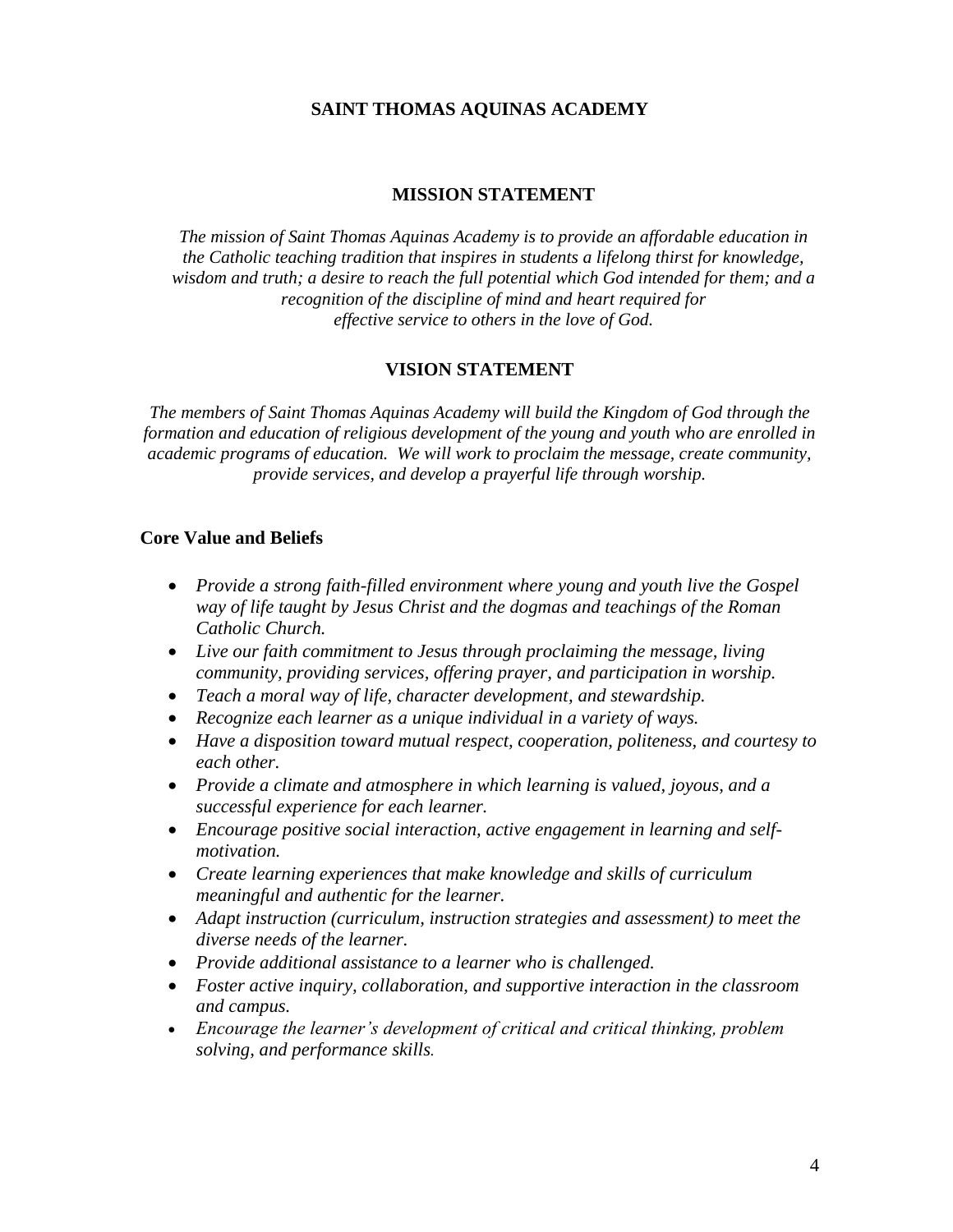#### **Statement of Non-Discrimination**

Saint Thomas Aquinas Academy does not discriminate on the basis of sex, race, or national origin in the enrollment of and participation of students or the employment of personnel.

#### **Right to Amend this Handbook**

The school retains the right to amend this handbook with just cause. Parents will be promptly notified of any changes.

#### **Handbook Policy**

The Student/Parent Handbook does not propose to cover all situations, nor is it intended to be a work of perfection. It is the hope of the administration that it will be of help to all the students of Saint Thomas Aquinas Academy in its use as a reference in relation to school policy and expectation. Students are issued a Student/Parent Handbook at the beginning of each academic school year free of charge. The handbook contains rules and regulations important to every student in the school.

#### **Student Rights**

These statements of student rights are intended to make STAA a healthy, safe, Christian community aimed at providing students with the best possible education.

- 1. It is the right of the student to receive a quality education.
- 2. It is the right of the student to be treated with dignity and respect.
- 3. It is the right of the student to receive consistent and fair treatment in relation to school policies and expectations.
- 4. It is the right of the student to attend a school that provides a Christian environment; one that will help his/her faith in God to grow and become strong.

#### **Student Responsibilities**

Along with student rights are student responsibilities. Most of this Student/Parent Handbook spells out the responsibilities and expectations of students and their parents. It is important that STAA families make themselves aware of the content of this handbook.

This Student Code of Conduct applies to any STAA student who is:

- 1. On school property
- 2. In attendance at school
- 3. At any school-sponsored activity or
- 4. Whose conduct at any other time or place has an effect on maintaining school order or discipline, protecting the safety and welfare of others, or damaging the reputation of our school.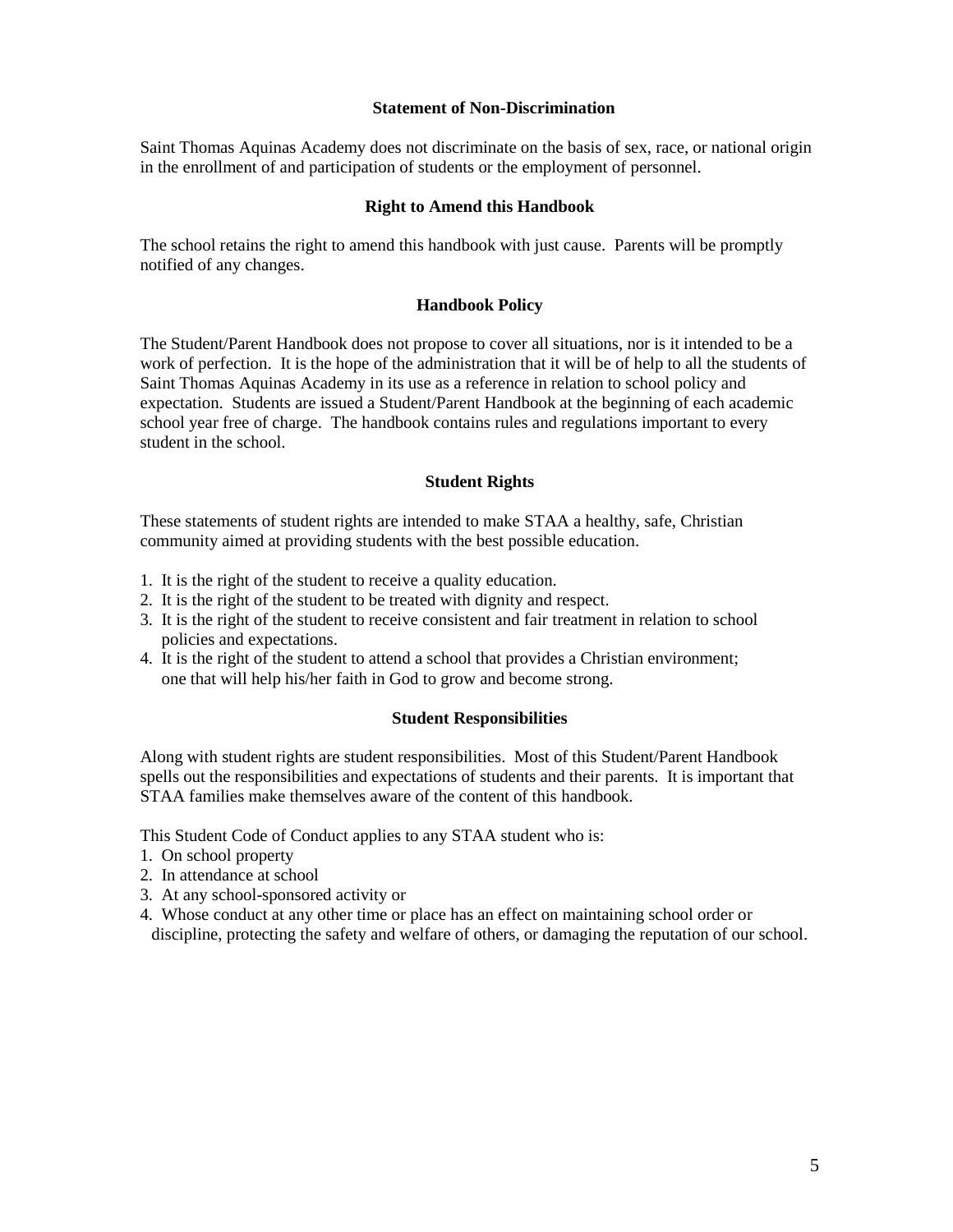## **1. ACADEMIC POLICIES**

## **1.1.GRADUATION REQUIRMENT**

For Graduation from STAA a student is required to earn a minimum of 27 Carnegie units of credit in the following subject areas with no more than one study hall allowed:

| <b>Total including electives</b> |  |
|----------------------------------|--|

 **\*** 1 credit of Theology is required for each year in attendance.

\*\* Fine Arts are considered an elective.

Special consideration is given to students attending Northeast Wisconsin Technical College (NWTC) and vocational classes at Marinette Public High School.

| т гемпиен              |                                                                |
|------------------------|----------------------------------------------------------------|
| Science:               | <b>Foundations of Science</b>                                  |
| English:               | Oral Communication/American Literature                         |
|                        | Intro to Literary Genres/Contemporary Literature               |
| Theology:              | Introduction to Catholicism                                    |
| Mathematics:           | Algebra I or Geometry for those who have completed Algebra I   |
| <b>Social Studies:</b> | World Geography                                                |
| Electives:             | Spanish I or Spanish II for those who have completed Spanish I |
|                        | Studio Art I                                                   |
|                        | French I                                                       |
| <b>Sophomores</b>      |                                                                |
| Science:               | <b>Biology</b>                                                 |
| English:               | <b>Oral Communication/American Literature</b>                  |
|                        | Intro to Literary Genres/Contemporary Literature               |
|                        | Literature Through Film/Public Performance                     |
| Theology:              | <b>Understanding Scripture</b>                                 |
| Mathematics:           | Algebra I or Algebra II, Geometry                              |
|                        | (It is recommended Geometry follow Algebra I)                  |
| Social Studies:        | <b>United States History</b>                                   |
| Electives:             | Spanish I, II, or III                                          |
|                        | Studio Art I or II                                             |
|                        | <b>STEM I</b>                                                  |
|                        | Health                                                         |
|                        | French I, II or III                                            |

#### **1.2. CLASS REQUIREMENT Freshmen**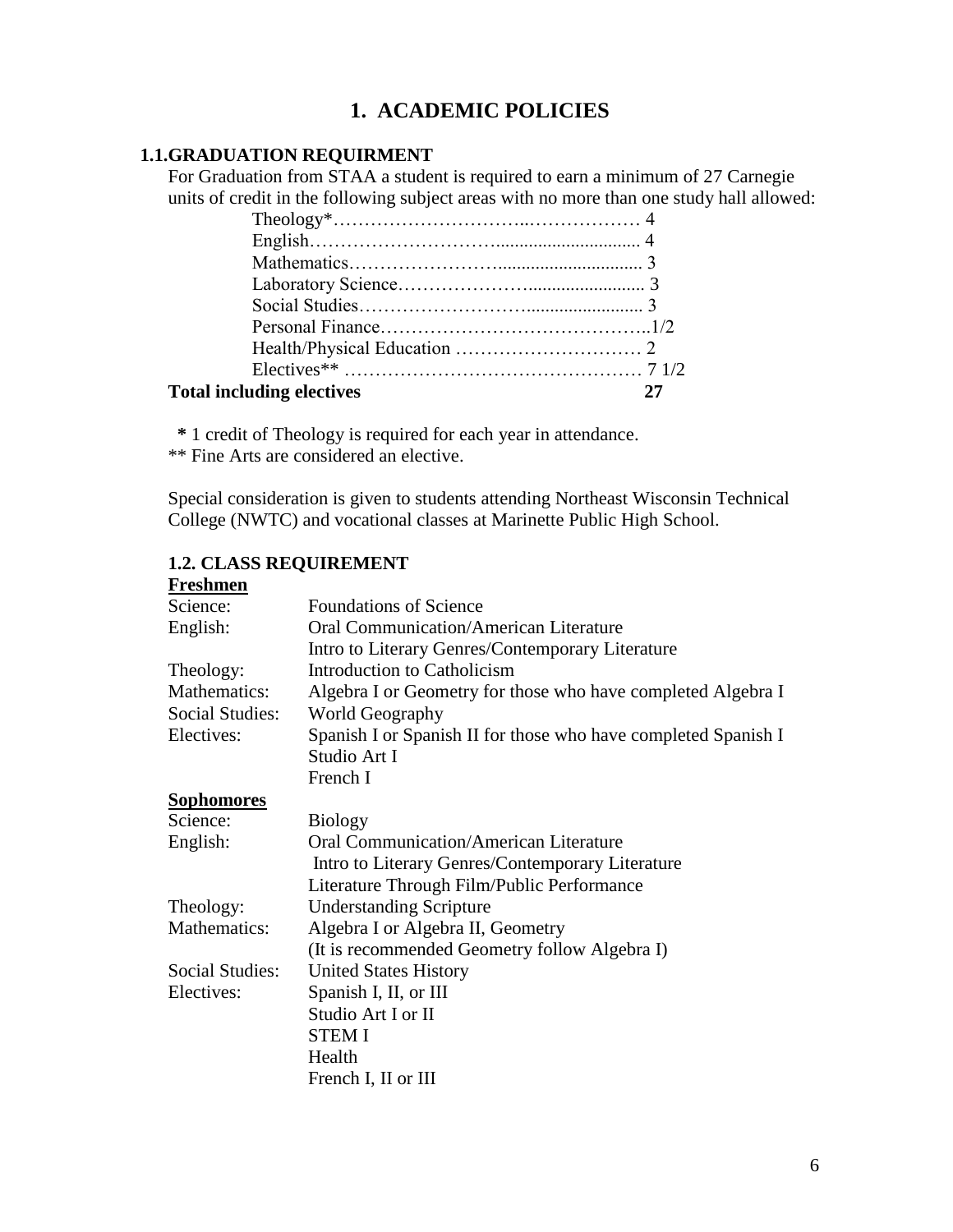| Anatomy/Physiology, Chemistry, Advanced Chemistry, Biology,             |
|-------------------------------------------------------------------------|
| Physics, STEM I or Advanced STEM                                        |
| British Literature/Academic Writing                                     |
| Research & Composition/Creative Writing                                 |
| Journalism/Forensics/Literature Through Film/Public Performance         |
| <b>Church History</b>                                                   |
| Algebra II, Geometry, Pre-Calculus                                      |
| <b>World History</b>                                                    |
| Personal Finance/Modern United States/Sociology/                        |
| <b>Holocaust Studies</b>                                                |
| Spanish I, II, III, or IV                                               |
| Studio Art I, II, or III                                                |
| French I, II, or III                                                    |
| <b>Pre-Calculus, Calculus</b>                                           |
| Offered on-site under the directives of UW Oshkosh                      |
| <b>Leadership</b> – Offered under the directives of St. Norbert College |
| Intro to Renewable Energy - Offered under directives of NWTC            |
|                                                                         |
| Anatomy/Physiology and /or Chemistry and/or Physics and /or             |
| Environmental Science and/or Advanced Chemistry, STEM I or II           |
| British Literature/Academic Writing                                     |
| Research & Composition/Creative Writing                                 |
| Moral Life in Christ                                                    |
| Geometry, Algebra II, Pre-Calculus, Calculus                            |
| <b>United States Government</b>                                         |
| Economics/Sociology/Holocaust Studies/Modern United States/             |
| <b>Personal Finance</b>                                                 |
| Spanish I, II, III, IV, or V                                            |
| French I, II, or III                                                    |
| Studio Art I, II, or III                                                |
| <b>Pre-Calculus, Calculus</b>                                           |
| All offered on-site under the directives of UW Oshkosh                  |
| <b>Leadership -</b> Offered on-site under the directives of St. Norbert |
| College                                                                 |
| Intro to Renewable Energy – offered under the directives of             |
| <b>NWTC</b>                                                             |
|                                                                         |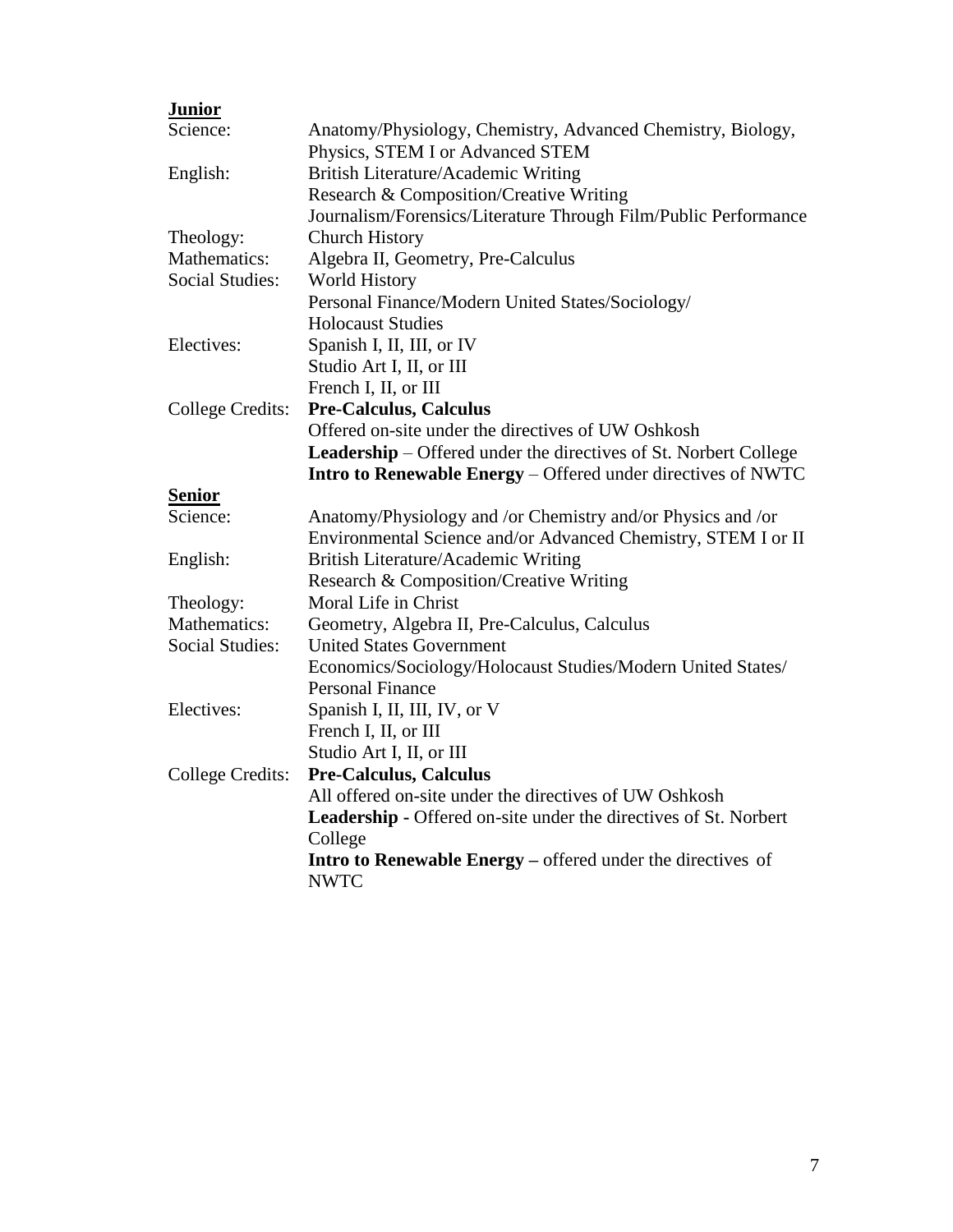**COMMUNITY CHRISTIAN SERVICE:** Christian Service is promoted to all students and their families. Christian service is a graduation requirement for all STAA students. Students are required to serve ten (10) hours of service each semester that they are enrolled, totaling eighty (80) hours over four (4) years. Students cannot transfer additional hours to the next semester. Summer hours apply to the first semester. Of the eighty (80), students are encouraged to vary their hours of service between parish, community organizations, and the Academy. This service requirement shall be prorated accordingly for all graduates based on the number of high school years attended at STAA.

Service hours are to be recorded on the Christian Service Record forms that are outside of the School Counselor's office. First semester Christian Service Record forms are due one (1) week prior to the last day of first semester. Second semester Christian Service Record forms are due as follows: Seniors – two (2) weeks prior to seniors' last day; freshmen, sophomores, juniors – one (1) week prior to the last day of the second semester.

## **1.3. FAILURES**

**1.3.1** Students who fail a required class must retake the class on campus at STAA. There are possible exceptions as approved through the STAA school administration. These cases will be handled by the Principal and Guidance Counselor. Students who fail a Theology course will be required to retake the course at STAA.

**1.3.2** If a student failed and a student repeats the class at STAA, semester or full year, the new grade will not replace the original grade. The GPA will be recomputed and credit given. Adjustment will be made on the permanent record. The grades of a retaken class may not be used to determine a valedictorian or salutatorian.

**1.3.3.** All classes recommended and completed during summer or night school will be recorded on the permanent record and equivalent credit (.5 given). This grade will affect the GPA. Six weeks (6) of summer school or the minimum number of hours of night school do not compensate for a full semester of work.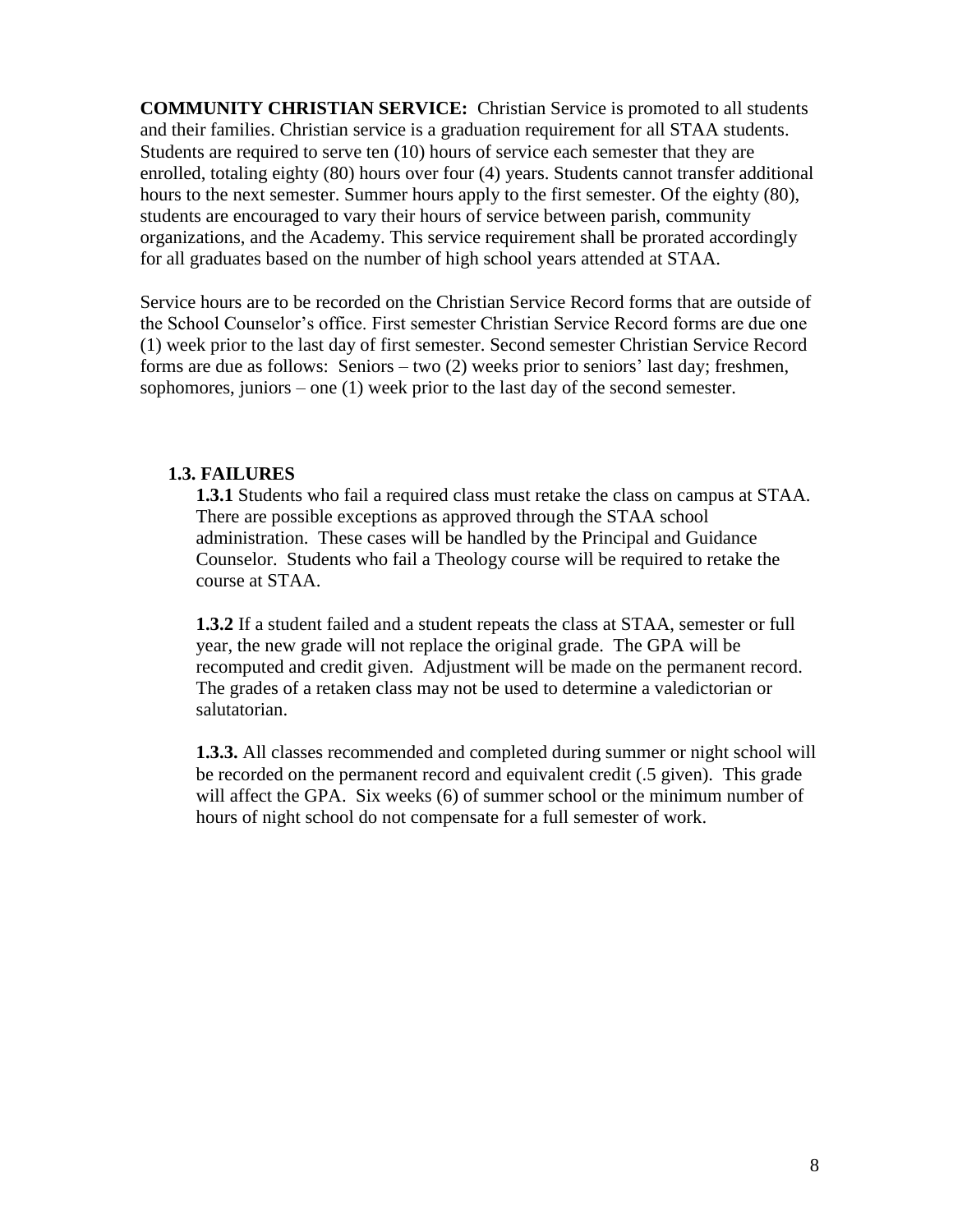## **1.4. ACADEMIC EVALUATION**

|  |  |  | 1.7.1 Grading Scale |
|--|--|--|---------------------|
|--|--|--|---------------------|

| ີ<br>Grade    | Percentage      | <b>Honor Points</b> |
|---------------|-----------------|---------------------|
| A             | $92\% - 100\%$  | 4.0                 |
| $A-$          | $90\% - 91.9\%$ | 3.7                 |
| $B+$          | 88% - 89.9%     | 3.3                 |
| B             | $82\% - 87.9\%$ | 3.0                 |
| $B -$         | $80\% - 81.9\%$ | 2.7                 |
| $C+$          | 78% - 79.9%     | 2.3                 |
| $\mathcal{C}$ | 72% - 77.9%     | 2.0                 |
| $C-$          | 70% - 71.9%     | 1.7                 |
| $D+$          | $68\% - 69.9\%$ | 1.3                 |
| D             | $62\% - 67.9\%$ | 1.0                 |
| $D-$          | $60\% - 61.9\%$ | 0.7                 |
| F             | $0\% - 59.9\%$  | 0.0                 |

#### **1.4.2 Honor Roll**

A student's eligibility for Honor Roll is based on the student's quarter grade point average. A quarter grade point average lower than a 3.0 removes a student from the Honor Roll for the quarter.

| A) Principal's List | Quarter point average of at least 4.00 |
|---------------------|----------------------------------------|
| B) First Honors     | Quarter point average of $3.50 - 3.99$ |
| C) Second Honors    | Quarter point average of $3.00 - 3.49$ |

Recognition at the annual Awards Assembly is based upon the student's grade point average for the school year. To achieve an honor cord in their senior year, students must have achieved a 3.50 cumulative grade point average throughout their high school career. Students receiving marks of "I" in any subject will not be placed on the Honor Roll until all incomplete marks have been made up.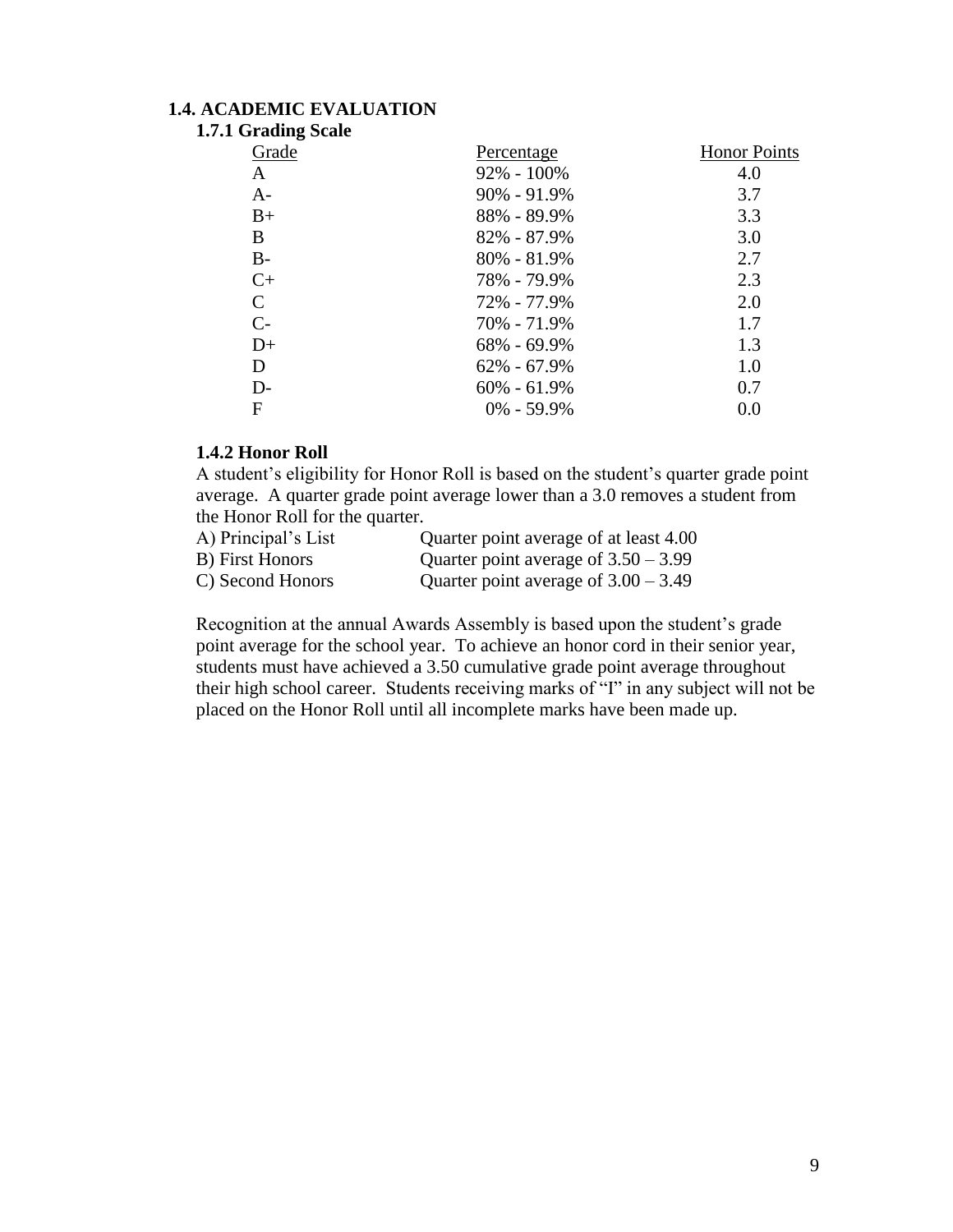# **GPA Calculation**

|  | Grade Point Averages are calculated based on the following values: |  |  |
|--|--------------------------------------------------------------------|--|--|
|  |                                                                    |  |  |

| Letter       | Point Value    | Point Value                          |                                | Point Value                            |
|--------------|----------------|--------------------------------------|--------------------------------|----------------------------------------|
| grade        | for $.25$ /sem | for $.5$ /sem                        |                                | for $.5$ /sem                          |
|              | CreditClass    | CreditClass                          | College                        |                                        |
|              |                |                                      | Credit                         |                                        |
|              |                |                                      | Class                          |                                        |
| A            | 2.0            | 4.0                                  | 5.0                            |                                        |
| $A-$         | 1.85           | 3.7                                  | 4.7                            |                                        |
| $B+$         | 1.65           | 3.3                                  | 4.3                            |                                        |
| B            | 1.50           | 3.0                                  | 4.0                            |                                        |
| $B-$         | 1.35           | 2.7                                  | 3.7                            |                                        |
| $C+$         | 1.15           | 2.3                                  | 3.3                            |                                        |
| $\mathsf{C}$ | 1.0            | 2.0                                  | 3.0                            |                                        |
| $C-$         | .85            | 1.7                                  | 2.7                            |                                        |
| $D+$         | .65            | 1.3                                  | 2.3                            |                                        |
| D            | .50            | 1.0                                  | 2.0                            |                                        |
| $D-$         | .035           | 0.7                                  | 1.7                            |                                        |
| $\mathbf F$  | $00\,$         | $00\,$                               | $00\,$                         |                                        |
| Sample:      |                | CC English<br><b>History</b><br>Math | A<br>$\mathbf{B}$<br>$C_{\pm}$ | .50 credit<br>.50 credit<br>.50 credit |
|              |                | Science                              | A-                             | .50 credit                             |

| Calculation of GPA: A |       |   | 5.0  |
|-----------------------|-------|---|------|
|                       | B     |   | 3.0  |
|                       | $C+$  | — | 2.3  |
|                       | $A -$ |   | 3.7  |
|                       | А     |   | 2.0  |
|                       |       |   | 16.0 |
|                       |       |   |      |

16.0 divided by  $4.5 = 3.56$  (rounded to hundredths)

**\* Before starting any college level class taken outside of STAA, students must have prior administrative approval to determine the amount of high school credit the student will receive for the course, and whether the point scale for the class will be on a 5.0 weighted scale or a 4.0 standard scale.**

Phy Ed A .25 credit

**\*Cumulative GPA is based upon final grades from each semester. The 7th semester Cumulative GPA is used to determine final senior awards, scholarships, valedictorian, salutatorian, etc.**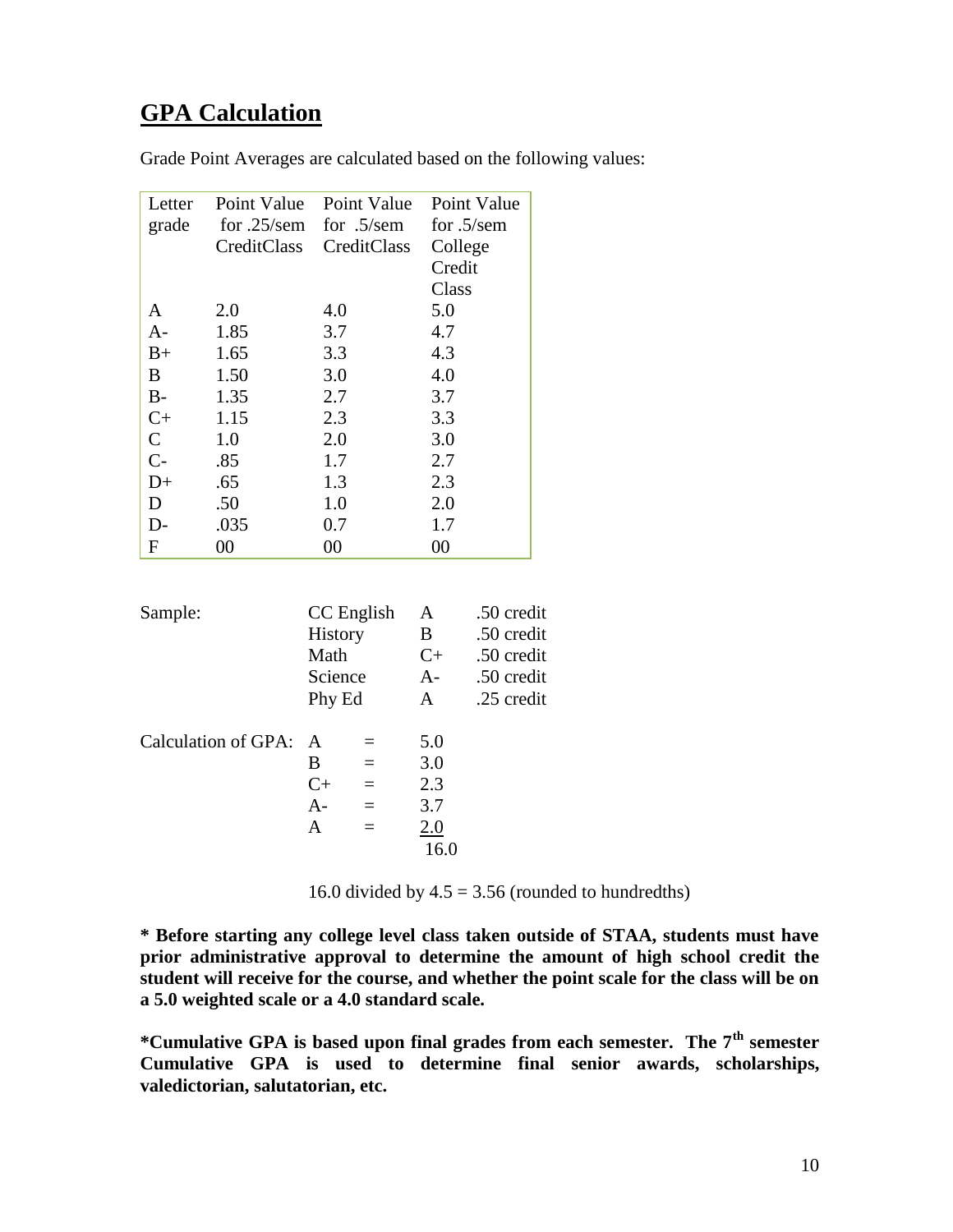## **1.5 SEMESTER GRADE DETERMINATION**

Semester grades will be averaged as follows:  $1<sup>st</sup>$  Quarter – 40%,  $2<sup>nd</sup>$  Quarter – 40%, Exam  $-20%$ 

This applies to High School and Middle School. In order to receive semester credit in high school, a student must receive passing grades in at least 2 out of the 3 grade components (i.e. 2 marking periods or 1 marking period and the semester exam).

## **1.6. INCOMPLETES**

If at the end of a quarter a student's work is incomplete and the teacher finds it necessary to give an incomplete "I", the work must be completed within a two week period after the end of the quarter or the student will receive an "F" for all outstanding work. If there are extenuating circumstances, such as illness, the two-week period can be extended.

## **1.7. GRADE REPORTS**

Grade reports are issued two (2) times each semester (quarterly). The second report card each semester also includes the final grade for the semester including the final exam grade. Comprehensive exams are given at the completion of the semester. Factors which have a part in determining the quality of the student's work include:

- 1. Preparation of daily assignments
- 2. Attendance and participation
- 3. Test Results

Students are encouraged to discuss their progress with their teachers on a regular basis. Parents are urged to contact their student's counselor and teacher(s) anytime they have a question or concern regarding their student's progress in school.

**POWERSCHOOL:** Parents have the opportunity to view their child's grades online through a program called PowerSchool. Students and Parents/Guardians will receive a letter with their child's codes and instructions for the program. Once parents and students have set up their account, they will be able to view their child's grades.

### **1.8 ACADEMIC PROBATION**

Any student whose GPA falls below 1.7 during any part of the school year will be placed on academic probation. Students on academic probation may not participate in any extracurricular activities (including but not limited to athletic contests, Hi-Q, Drama, Student Council, Student Ambassadors, club activities, etc.), practices excluded. Students will remain on academic probation until they raise their GPA above 1.7.

## **1.9. SCHEDULE CHANGES-CURRICULUM POLICY**

In general, a student will not be permitted to add or drop a course unless there is a definite and/or valid reason for a change. The change must be made before the end of the second week of a semester. All changes must be approved with signatures from parents/guardians, teachers of classes involved, counselor and Principal. After this time, withdrawals will be recorded as Withdrawal/Fail for a final grade. This will affect the grade point average, as would an F. Exceptions will be at the discretion of the administration.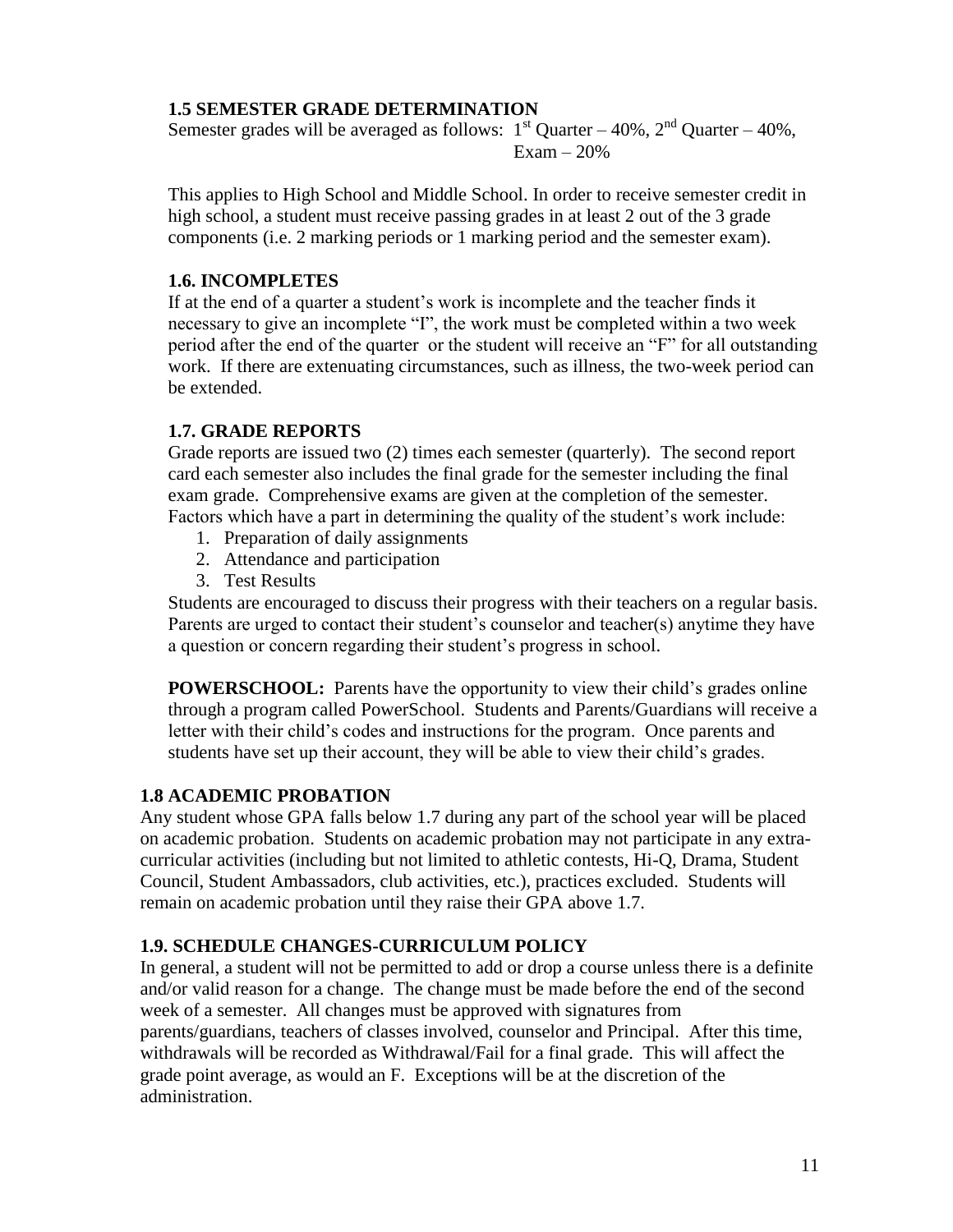## **1.10. TRANSCRIPTS**

Transcripts are sent to the new school upon request and a \$5 fee.

### **1.11 TEXTBOOK FINE POLICY**

All textbooks must be covered. If your textbook is not covered, you will be assessed a \$.25 fine after 10 school days. Other fines are as follows:

| <b>Damage Type of Degree</b> | % of Replacement Cost |
|------------------------------|-----------------------|
| Lost Book                    | 100%                  |
| Water Damage                 | 100%                  |
| Profanity IN/ON              | 100%                  |
| <b>Other Severe Damage</b>   | 100%                  |
| <b>Binding Loose</b>         | 50%                   |
| Cover Damage (Major)         | 25%                   |
| Cover Damage (Minor)         | 10%                   |
| Writing in Text              | 20%                   |

Self-reporting damage will reduce the fine by 10%. This excludes lost books and water damage. These levels may seem extreme, but text resources are among the largest expenses encountered in education today. Textbook in question remains in property of STAA.

## **2. ATTENDANCE**

#### **2.1 PHILOSOPHY**

We at STAA believe there is direct relationship between class attendance and class success. The STAA faculty and administration believe daily activities that take place in the classroom are a vital part of the learning process. The learning that takes place in the classroom cannot be made up by simply doing written assignments missed during the absence.

### **2.2 ABSENCES**

In case of absence, it is the parent's/guardian's responsibility to call the school office by 8:30 a.m. EACH DAY OF ABSENCE THE STUDENT MUST BRING A NOTE FROM HOME FOR THE STUDENT'S FILE BEFORE IT IS NOTED AS AN EXCUSED ABSENCE. Because attendance is an important factor in the world of work as well as in education, STAA feels that it is imperative students be in class each day unless the student is seriously ill. The administration reserves the right to determine whether an absence is excused. The following attendance policy will be in effect.

\*\* If a student has an excessive number of absences (10 per semester or more excused and/or unexcused) and is **not doing** the required class work in two or more classes, the student does not improve in the classroom and in attendance, a hearing will be held involving the school counselor, student, teachers, parents, and administration.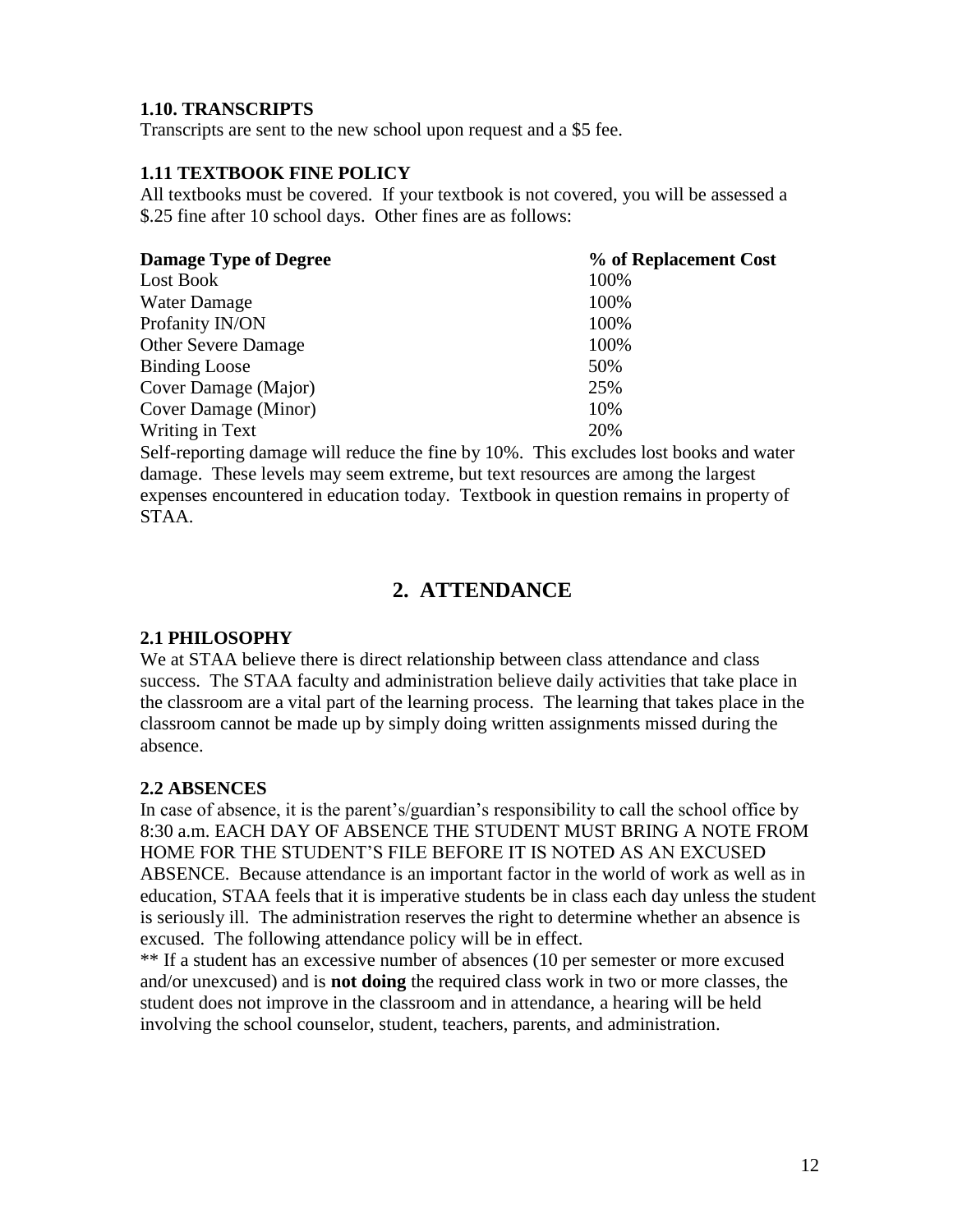## **Remote Learning Option**

**The Wisconsin Department of Public Instruction requires that attendance be taken daily. In order to consider "in attendance" students are expected to interact and respond to their teacher every day. This may include chat participation (directly with teacher or as part of a teacher facilitated group chat or zoom session), e-mail, Google Classroom, Seesaw, or completion of work.**

### Excused/Unexcused Absences

For excused or unexcused absence over 10 per semester, the student **may** be placed or put on medical excuse only. (Student must have a written excuse from a doctor, nurse, dentist).

There are two (2) types of absences:

- 1. An EXCUSED ABSENCE is allowed when the school judges the reason sufficiently important to justify absence: e.g. sickness. The student is permitted to make up all work and tests without penalty. All missed work must be made up within three school days and/or at the discretion of the instructor.
- 2. An UNEXCUSED ABSENCE is noted when the administration judges the reason for the absence to be insufficient. The student receives no credit for work and tests missed. All time missed will be made up at the discretion of the administration.

The parent has the right to keep a student from school for a sufficient reason. The school has the right to judge this reason and determine whether the absence was necessary or unnecessary.

**Please Note**: *A family trip is not necessarily a justifiable reason for an absence from school and must be pre-approved by the administration. Prearranged absence forms are available in the campus office.*

3. A SCHOOL FUNCTION ABSENCE is allowed when the school determines that the student shall miss class for the purpose of engaging in a function or event planned by the school, and the school shall determine which things qualify as this type of absence: e.g., competition events, volunteer work planned through staff and school, field trips, etc. When students are provided with information of such an absence two or more days in advance of the date of absence, any assignments or materials due to be submitted on the date of absence are to be turned in prior to the actual absence, unless other arrangements are made with the instructor in advance. The student is permitted to make up all new quizzes, tests, and laboratory work done on the day of absence without penalty. The student is responsible for seeing each impacted instructor in advance of the absence to obtain information about the new work, etc. that will be missed during that absence.

### 3. Early Dismissal

All requests for EARLY DISMISSAL must be presented in writing before the beginning of the school day to the office. All students must sign out in the office before leaving school. They must all sign in when returning to school. If a student has a foreseen absence of one or more days, a prearranged absence form is available from the office. All make-up work is the responsibility of the student.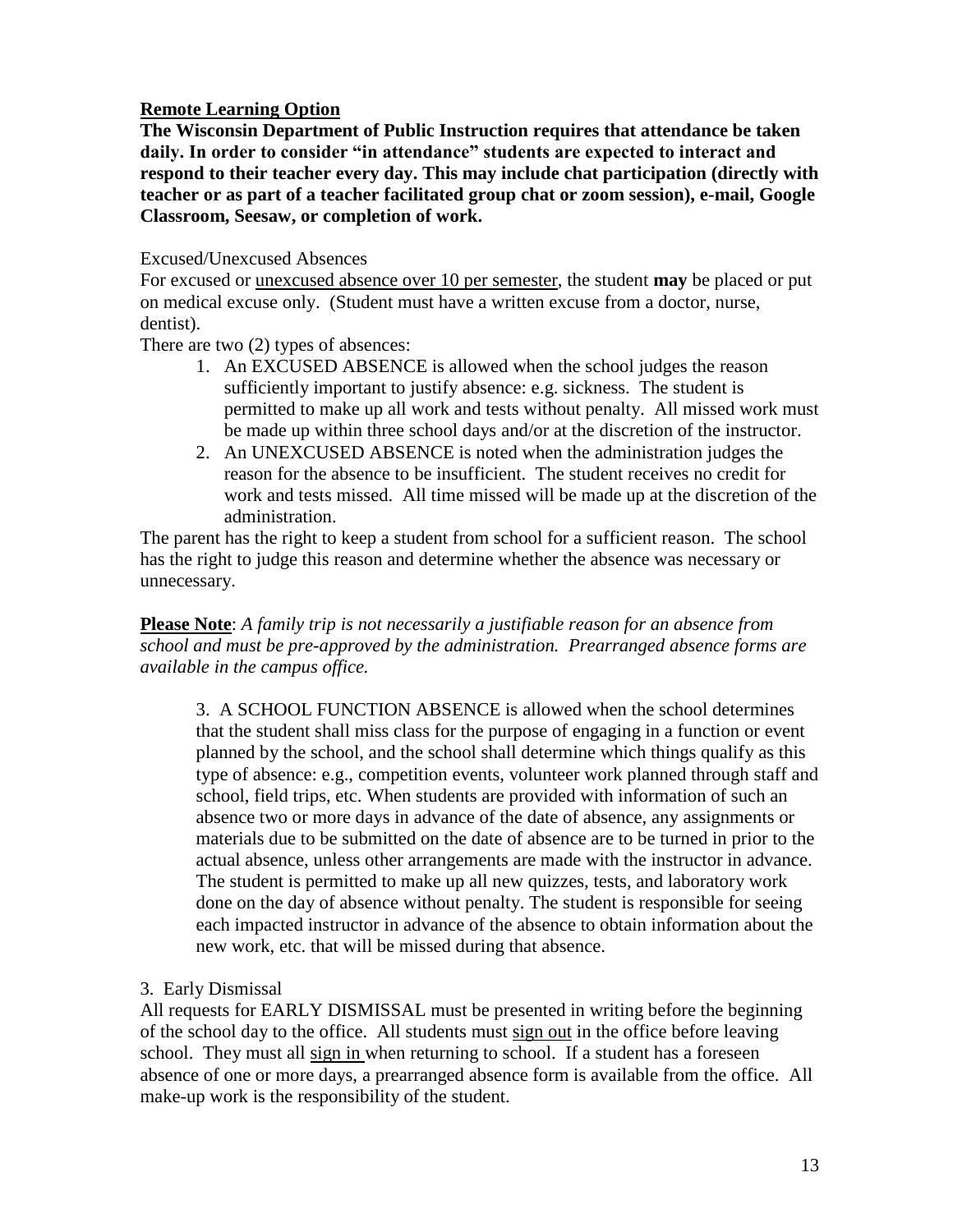4. In the case of cutting a class, the student will receive an F for the class and will not be allowed to make up class assignments in addition to having the time lost added to the absence tally.

5. Suspended students incur unexcused absences. The student receives no credit for all work and tests missed.

6. Students who become ill during the school day must first report to the school office. If unable to go to the school office immediately (ill in bathroom), students are to report as soon as possible or have another student report the illness. Parents will be contacted and students will be allowed to leave the building after parent/guardian makes arrangements for transportation or gives permission for the student to leave. Students who do not report to the school office will be considered cutting a class(es).

a. If the students misses 2-4 periods, it is considered a half day of absence. If a student misses 5 periods/5 hours or more, it is considered a whole day of absence. b. A student who is absent for illness or other reason (excluding funerals and school sponsored events) may not participate in extra-curricular activities. Student athletes must be in school the *entire* day in order to practice or play on that day. A student is considered to be in school all day if he/she is in attendance by 7:45 a.m. Exceptions are made for medical appointments, funerals, and prearranged situations. Athletes are expected to be in attendance at school by 7:45 a.m. on days following contests. This is in effect even if the student returns late from a contest out of town.

*If a student needs to leave school before school is dismissed, he/she must bring a note from the parents before school begins and a phone call must be placed by the parents giving the student permission to leave.* Phone calls should be made between 7:30 a.m. and  $8:30a.m.$ 

**Tardies:** Every student is responsible for being in class on time. Students who are tardy to class delay and/or disrupt the learning process, show disrespect for fellow students and teachers, and generally demonstrate a disregard for their commitments. Students must be in their assigned class when the bell rings unless detained by a staff member, in which case, the student will be given a pass.

Tardies are accumulated on a semester basis. Classroom tardiness will receive the following consequences: Three tardies  $= 1$  detention Six tardies  $= 2$  detentions Nine tardies  $=$  3 detentions Twelve tardies  $= 1$  day suspension \*\* Every three tardies after 12 will result in a day of suspension

Tardy is anytime a student enters the classroom after the bell rings. If later than 10 minutes, it is an unexcused absence.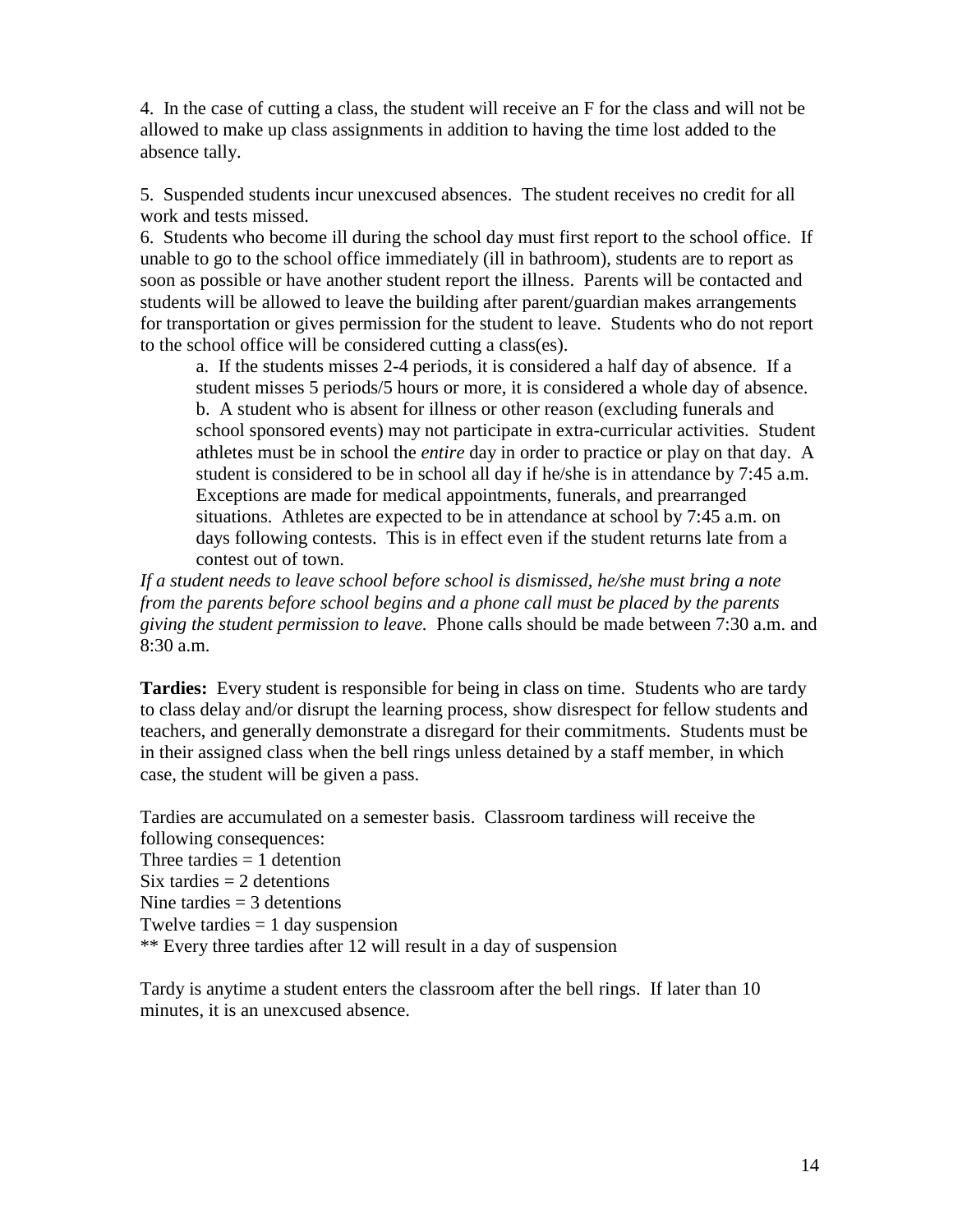## **2.3 TRUANCY**

*Truant* means a pupil who is absent from school without an acceptable excuse under Wisconsin Statutes ss.118.15 and 118.16(4) for part or all of any day on which school is held during a school semester. Acceptable excuse means permission of the parent/guardian/legal custodian of a pupil, within limits of policies on truancy established by the school in which the pupil is enrolled. Except in emergencies or unforeseeable circumstances, such permission is expected to be communicated in writing from the parent/guardian/legal custodian to the school, prior to the absence. In emergencies or unforeseeable circumstances, such communication is expected to be as soon as practicable following the absence. Parents will be notified of the truancy. Truancy can result in detention, demerits, suspension, expulsion, or legal action.

## **3. BUS TRANSPORTATION**

### **3.1. GUIDELINES**

Following are the bus rules established by the bus companies:

- 1. Use only the bus and bus stop assigned.
- 2. Behave appropriately at the bus stop.
- 3. Remain seated, facing front, when the bus is in motion.
- 4. Talk quietly and make no unnecessary noise.
- 5. Do not talk to the driver when the bus is in motion unless it is necessary.
- 6. Keep hands and arms inside the bus.
- 7. Do not litter the inside of the bus or throw anything out the window.
- 8. Be quiet when the bus is crossing railroad tracks.
- 9. Guests riding the bus must present a note to the Principal for their signature.

Infraction of the above rules may be brought to the attention of the parent. Continual abuse of bus privileges may result in the denial of transportation. Bus routes and stops are planned and established by the Marinette Public School System and the Peshtigo Public School System in conjunction with the bus companies. Questions regarding routes may be directed to Westlund Bus at 715-732-0238 (Marinette School System) or to Kobussen Bus Company at 920-834-3467 (Peshtigo School System). Parents who wish to make requests for change in routes or stops should contact the school district or bus company. Students and parents are encouraged to immediately notify the Principal and/or the school district, or bus company, of any safety hazards that they have observed during bus operations.

## **4. DANCES**

### **4.1. GUIDELINES**

The guidelines set forth are a reflection on our mission statement and core values and beliefs which has a goal of recognizing the dignity of all people. Students' behavior and attire at dances should reflect the values and beliefs taught at Saint Thomas Aquinas Academy. Dances are an opportunity to socialize in an environment which is supervised and safe.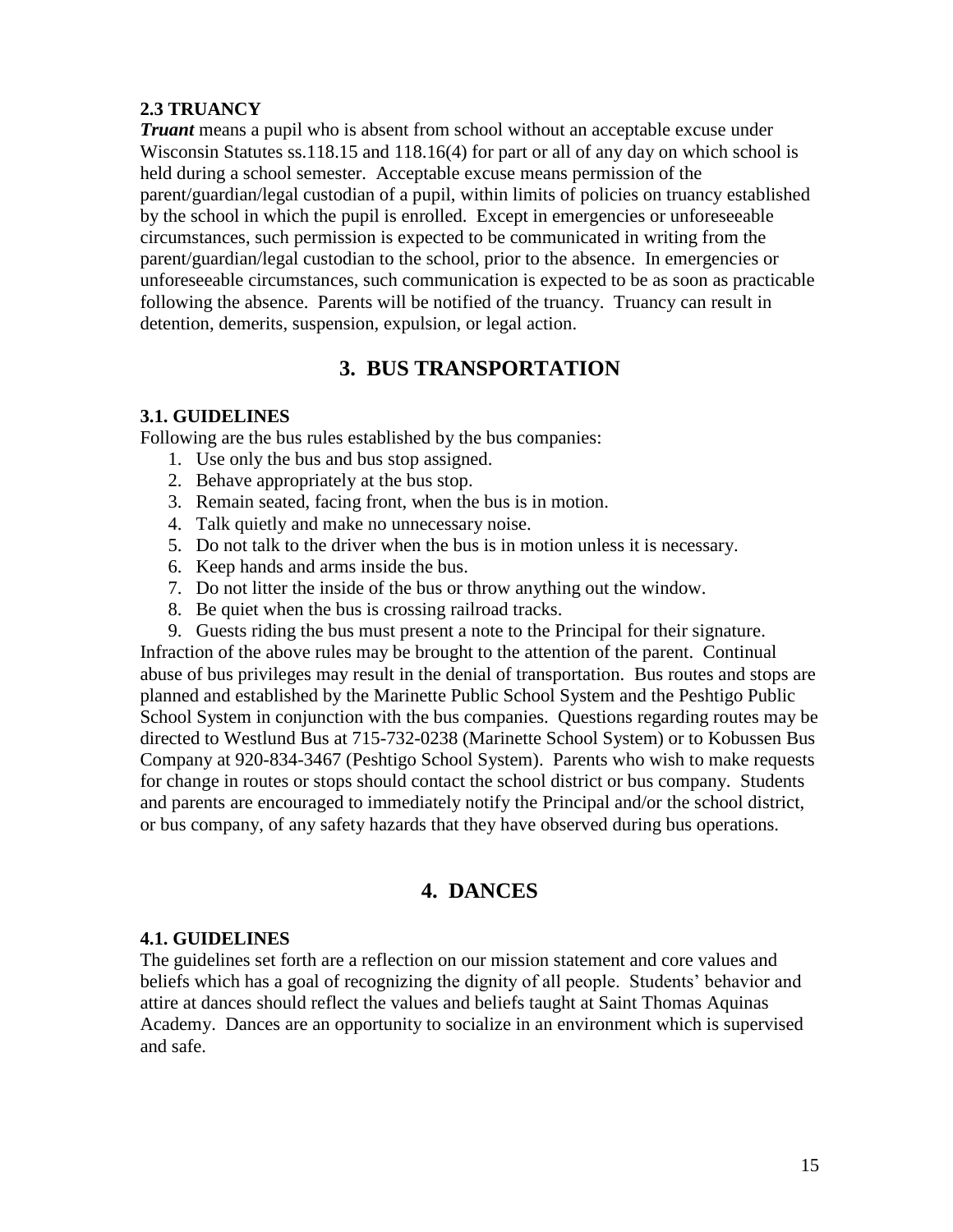General Regulations:

- 1. All students and guests must check-in at the dance.
- 2. Students must enter by a specific time and if a student leaves 30 minutes before the end of the dance their parents/guardians must be contacted by the advisor.
- 3. Once a student leaves they are not permitted to loiter on school grounds.
- 4. Whether on campus or off-campus, all school policies are in effect at dances.

### **Guests**:

Non-Aquinas students are permitted to attend school dances. All Aquinas students and their guests must sign a Permission Form prior to the dance, in which they agree to conduct themselves at the dance in accordance with the teaching of the Catholic Church.

## **Attire**:

Student clothing should reflect and be consistent with the core values and beliefs of Saint Thomas Aquinas Academy. Students are expected to observe modesty and good taste. Low-cut dresses are not permitted. Dresses/skirts may not be shorter than 5" off the floor when the student kneels. Any interpretation and judgment in these matters lies with the school personnel supervising the dance. Failure to comply may cause the student to be asked to cover up and/or be asked to leave the dance.

## **Music**:

All music should be consistent with the core values and beliefs of St. Thomas Aquinas Academy. Music must not contain lyrics, themes or innuendoes that are violent, lewd, or otherwise offensive. Edited versions of offensive songs may not be acceptable if the underlying message is still present in the song. DJs will be provided these guidelines as well as instructions about appropriate music.

## **Dance Styles**:

Dancing must be acceptable, not dangerous nor obscene. It must not suggest any sexual activity or be intended to arouse. Chaperones in attendance will be the final judges of the appropriateness of dance styles. Students should comply with these rules and any direction given by the chaperones. Students will receive one warning for inappropriate dancing. If the behavior continues, the student's parents will be notified that their student has been removed from the dance and the student will be escorted off the dance floor. If parent contact is not made, the student will be escorted off the dance floor and supervised by chaperone until contact is made or until the conclusion of the dance. This requirement and consequence also applies to any guest.

## **4.2. JUNIOR/SENIOR PROM**

The Junior/Senior Prom will be held during the first part of May. The decorating and supervision of the prom location, dinner, dance, and clean up will be the responsibility of selected advisors. The faculty chairperson will be appointed by the Principal. The student chairperson under the leadership of the faculty chairperson will be the senior class president or his/her designate. The location of the prom will be determined by the administration and the faculty prom advisor. Every effort will be made to establish a closed prom situation eliminating the problem of student misconduct, which is often a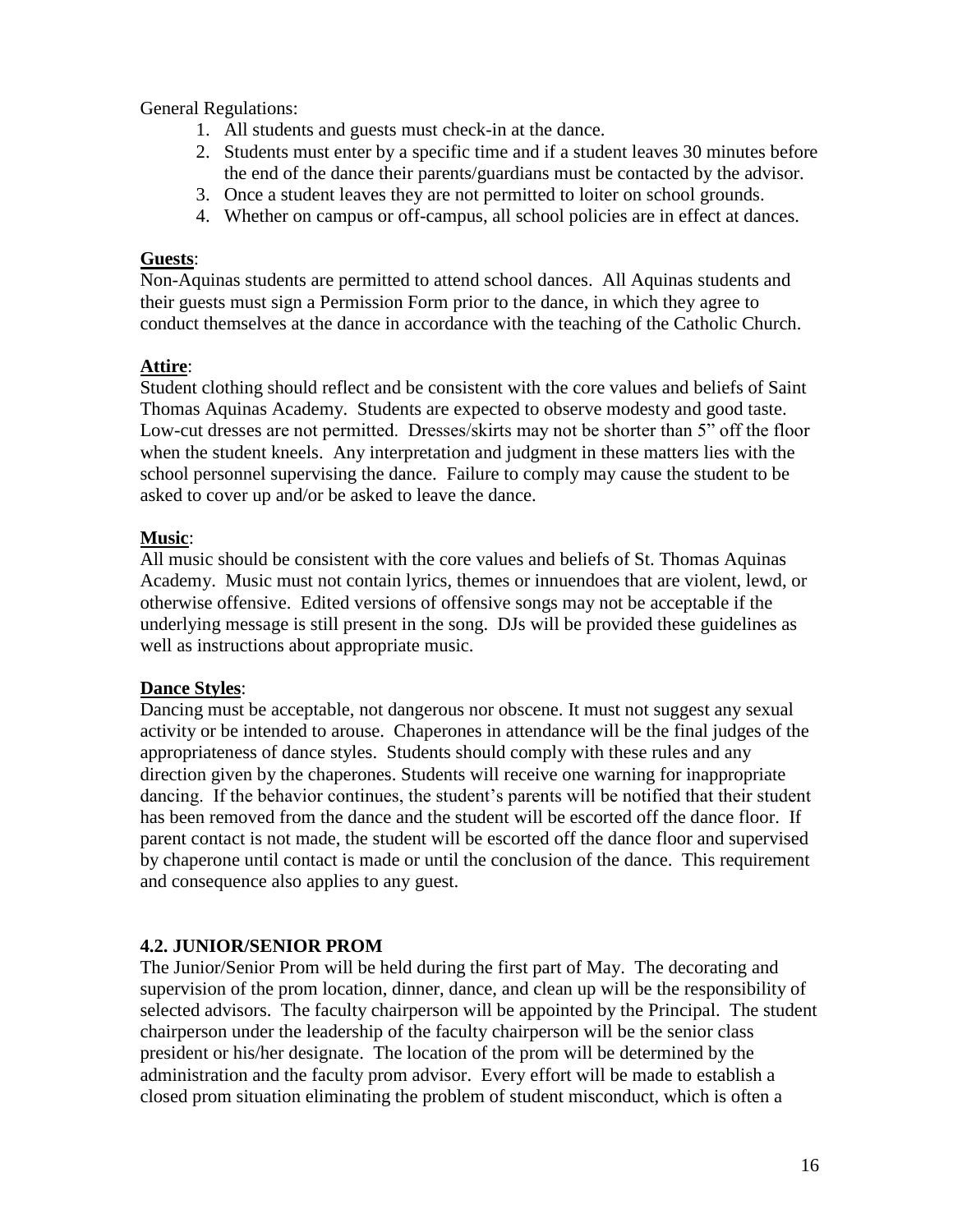problem, associated with prom. The prom is paid for by the couples attending prom and this fact must be considered when planning the prom. School sponsored prom activities will end at 10:30 p.m. At that time the parents will be responsible for the conduct and safety of their sons/daughters.

## **5. DISCIPLINE CODE**

## **5.1. PHILOSOPHY**

The goals of STAA Disciplinary Code are many:

- To create and maintain a positive Christian environment.
- To promote respect for every individual at STAA whether they are a member of the administration, staff, faculty, or student body.
- To develop that character of our students.
- To foster the development of self-discipline.
- To provide an atmosphere which encourages excellence in learning and all school related activities.

To attain these goals, STAA is committed to applying a disciplinary code in a fair and consistent manner. Those dealing with student discipline should strive to isolate the cause of the misbehavior and then focus on ways to prevent it. Although discipline will be applied fairly, parent and students should be aware that depending on a student's attitude, motivation, and impact of his/her misbehavior, infractions of similar school regulations may be dealt with differently. Students who fail to follow school regulations will be subject to one or more of the following disciplinary measures.

- Appropriate verbal reprimand
- Conference with teacher (with or without parent/guardian)
- Temporary removal from classroom or other school facilities
- Detention
- In-school suspension
- Out-of-school suspension
- Behavioral contract
- Dismissal

### **Definition**

*Detention*: Detentions are designed to provide a period of reflection concerning misbehavior. Detentions can be  $\frac{1}{2}$  or 1 hour long, and must be served within three (3) school days of their assignment. Failure to serve an assigned detention within three (3) school days will result in a doubling of the detention time**.** Failure to serve a doubled detention may result in an in or out of school suspension. Any student who receives more than three (3) detentions per semester may be declared ineligible for extra-curricular activities, club, and school related events. The administration, in consultation with the appropriate advisor or coach, will determine the extent of the extra-curricular ineligibility. (Students must have served all assigned detention time prior to the release of transcript and other records.) (For students returning to STAA, all unserved detention times must be made up over the summer.)

*In-school suspension*: In-school suspension is a period of time, generally one (1) to three (3) days, of in-school isolation of a student from the entire student body. Though students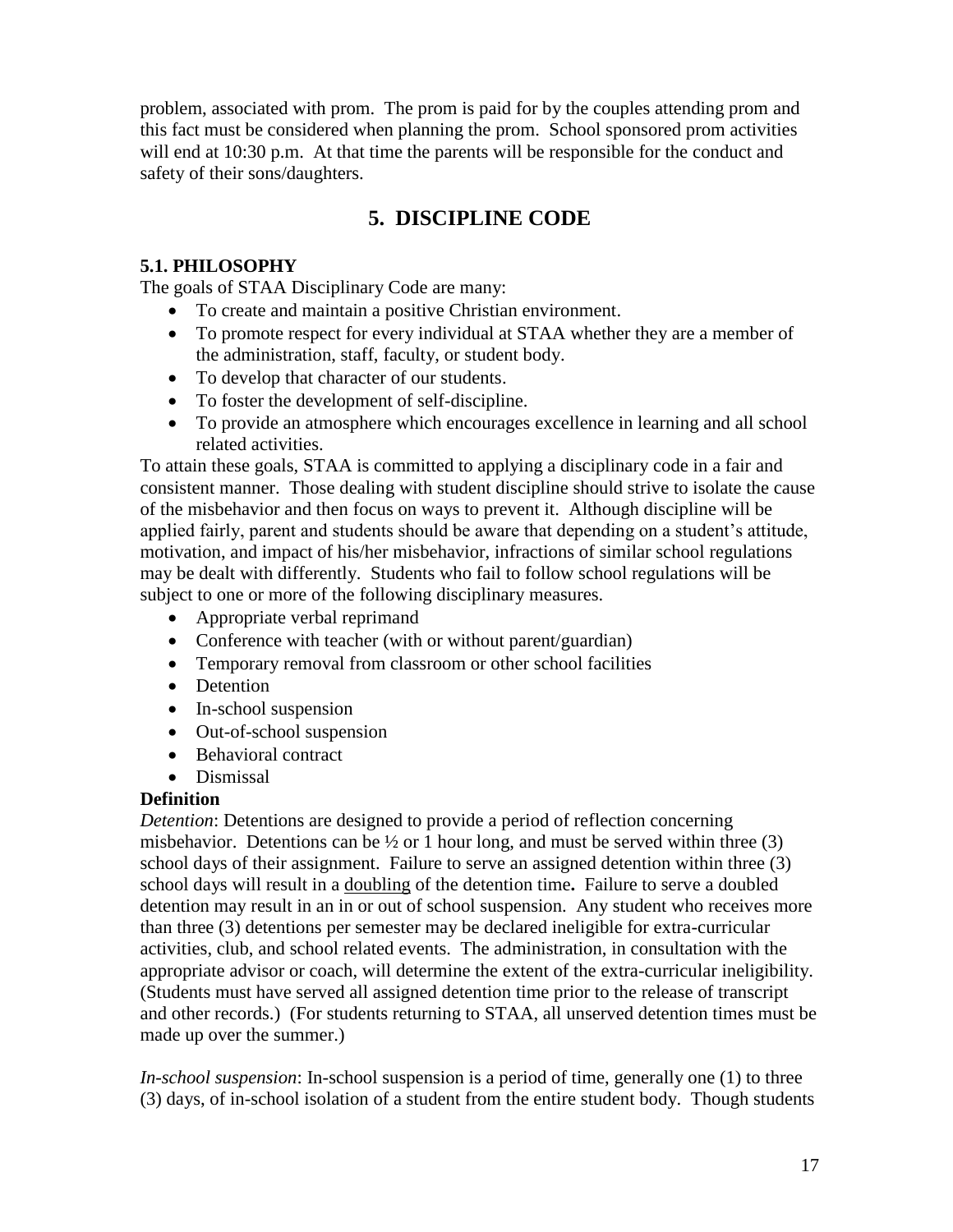serving an in-school suspension may receive credit for course work completed, they may not participate in any extra-curricular activities (i.e. sports, drama, clubs, etc.) *Out-of-school suspension:* Out-of-school suspension is a period of time during which a student is denied the privilege of attending STAA. Out-of-school suspension will be used in cases of serious or multiple infractions of school policies. A parental conference with the administrator is required before a student is readmitted to school. Students serving an out-of-school suspension receive no credit for missed work but must keep up with their studies. Students serving an out-of-school suspension may not participate in any extracurricular activities (i.e. sports, drama, clubs, etc.)

## **5.2. STUDENT RESPONSIBILITIES**

Every student is expected to assume certain responsibilities. Some of these responsibilities include their conduct at off campus events.

- 1. Students are expected to respect and cooperate with all faculty and staff at all school functions on or off campus and in all parts of the building and to identify themselves when asked to do so.
- 2. Students are expected at all times to maintain an orderly atmosphere that is indispensable in a school building; i.e. shouting, running, horseplay, whistling, banging lockers, disturbing class in session is not appropriate.
- 3. A public display of romantic affection is inappropriate conduct. Sexually explicit conduct of any kind is not allowed and will be subject to serious disciplinary actions.
- 4. PDAs, lasers, cell phones, iPods, and any other electrical devices will be monitored very closely (see Cell Phones and Other Electronic Devices - page 18).
- 5. Defacement or abuse of school property will be paid for by the student responsible. The school is legally responsible for students and must know their whereabouts. Seniors and Juniors are expected to follow the directives of the Open Campus Policy.
- 6. Students may not be in the instructional hallways except during class exchange or with a student pass.
- 7. Students should be aware that they represent the school and one another at games and other extracurricular activities and thus should conduct themselves with honor and self-control.
- 8. State law requires that each school have periodic fire and severe weather drills. When the alarm sounds, students should move quickly to the assigned exit and remain out of the building and assemble with their teacher until the return signal is sounded. Silence must be maintained when leaving the building.
- 9. Gum chewing is not allowed during any part of school. Food and soft drinks of any kind are not allowed in the academic wing of the school. Water is permitted, but at the discretion of each classroom teacher who has the final word on this.
- 10. Once a student arrives on campus before or during school hours he/she may not leave without parental permission.
- 11. Students are not permitted to carry backpacks, book bags, or large carrying cases of any kind in the hallways or classrooms. These items are to remain in the student's locker during the school day.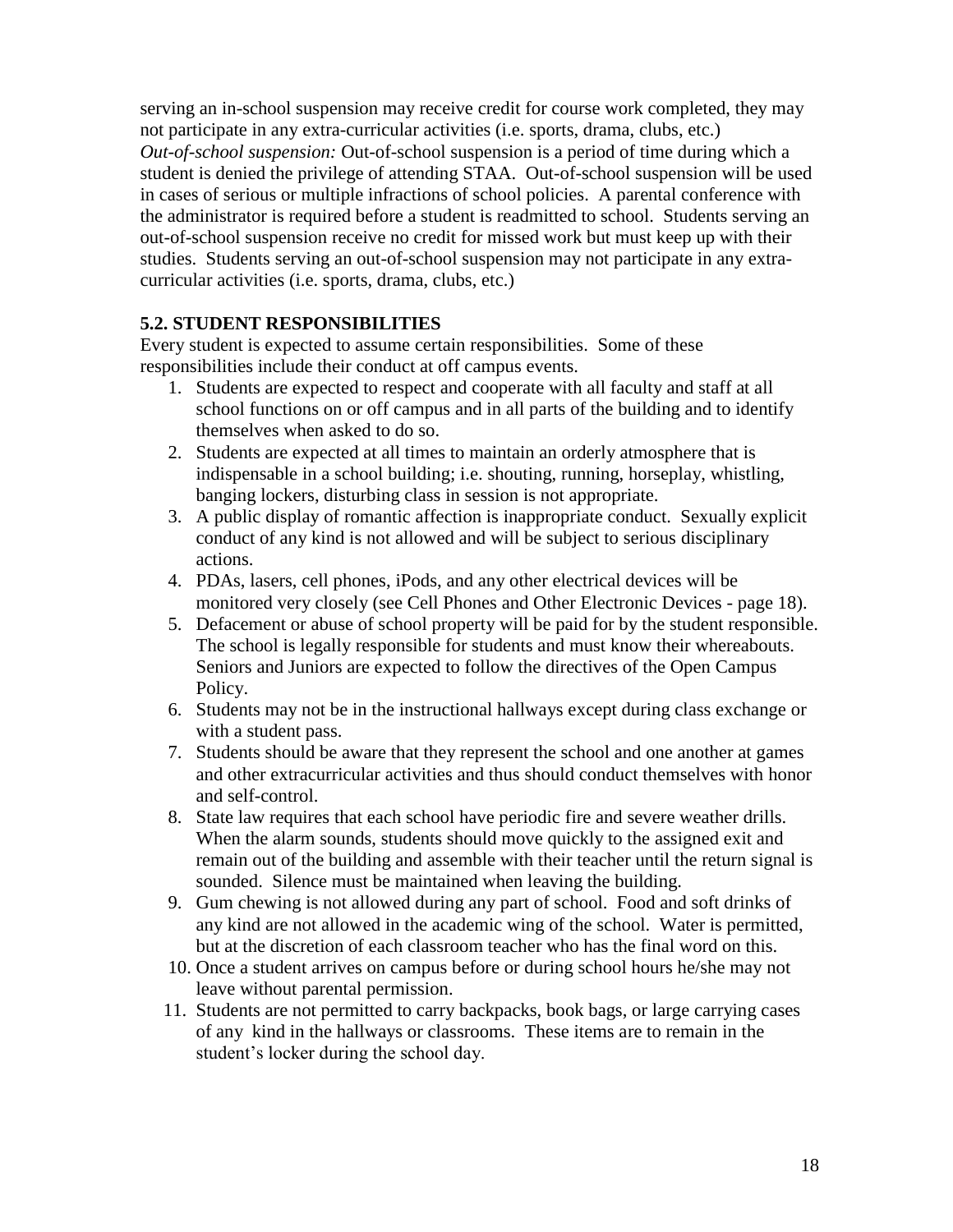#### **5.3. HARASSMENT**

#### **3.3.1 Policy**

It is a policy of STAA to maintain a learning and working environment that is free from harassment. Harassment is any discriminatory act or omission taken against a student, faculty or staff person because of sex, race, color, age, national origin, religion, political affiliation, arrest or conviction record, sexual orientation, handicaps/disability or pregnancy. Conduct may be considered harassment when it is unwanted, deliberate, or repeated. Any student, faculty, or staff who is harassed should immediately report the incident to the administration.

Any incident of Internet harassment should be reported to the administration.

## **Sexual Harassment**

Sexual harassment is defined as any unwelcoming sexual advance, sexual attention, unwelcome physical contact of a sexual nature, or unwelcome verbal expression of a sexual nature. Unwelcome physical or verbal contact of a sexual nature includes, but not limited to, the "The deliberate repeated making of unsolicited gesture or comments, or the deliberate repeated display of offensive, sexually graphic material which are not necessary for the educational purpose." Any student, faculty, or staff who believes that they are being harassed should immediately report the incident to the administration.

## **5.4. BULLYING**

#### **5.4.1 Policy**

STAA stresses the safety of faculty, staff, students, and administration. It is especially important that we stress the safety of our students. At no time should a student feel that they are a target of unfair/unjust or demeaning treatment. Such actions are often labeled as bullying. This can be verbal, physical, or mental harassment. The classroom teacher is the first to deal with each situation. Instances of bullying will be handled on an individual basis.

### **5.4.2 Possible Consequences**

1<sup>st</sup> Offense- The teacher/person who sees or hears about the offenses will talk to the student doing the bullying or harassing. The classroom teacher will handle the initial situation and give the first consequence. The incident will be reported to the Principal along with the consequences with which the teacher issued at the time.

- A. Up to an hour detention.
- B. Supervised lunch for up to two (2) days.

2<sup>nd</sup> Offense- The teacher who witnessed the incident will report and refer the student to the Principal, and they will discuss the incident. The Principal will meet with the student in a timely fashion. At this point, the parents will be notified by letter/phone that their child has been bullying a student(s). The following consequences could be given.

- A. Up to two (2) one (1) hour detentions before or after school.
- B. Supervised lunch period for up to one (1) week.
- C. Loss of open campus for junior/senior.

3<sup>rd</sup> Offense- The teacher who observes the bullying incident will report and refer the student to the Principal. The Principal will meet the student to discuss the issue. The Principal will notify the parents and request a conference with the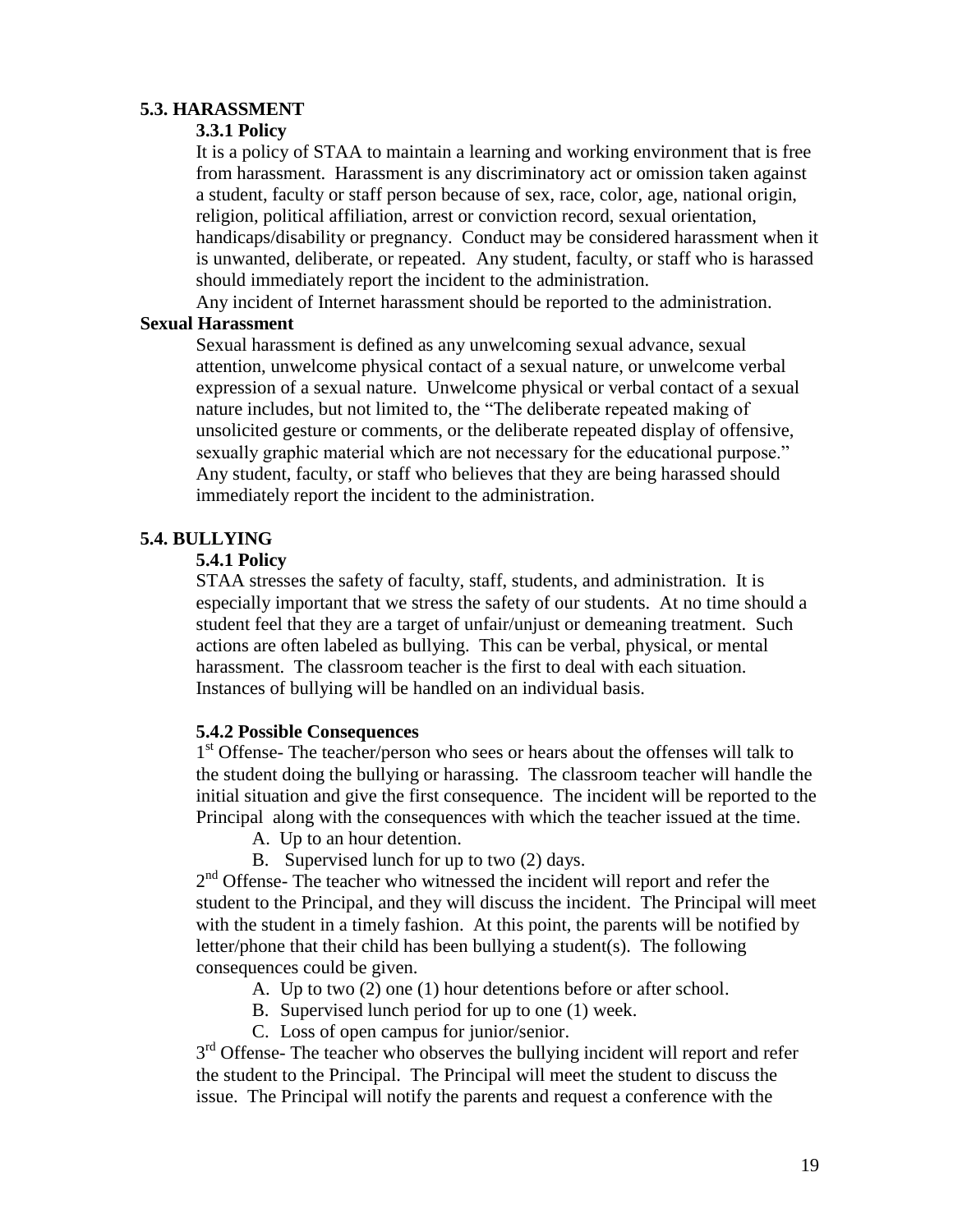teacher, student, and parent. At this point the Principal could be called into meet with all parties involved. The result of this conference could result in the following consequences.

- A. Up to five (5) hours of detention.
- B. In-school suspension for two (2) days.
- C. Out-of-school suspension for one (1) day.

### **5.5. DRUG, TOBACCO, AND ALCOHOL USE**

#### **5.5.1. Philosophy**

STAA recognizes its responsibility to uphold the laws prohibiting the illegal use of drugs, and alcohol to maintain an atmosphere of learning and social interaction that are drug-free.

Beyond the legal question, however, there remains the school's concern for the well being of not only the individual student, but the student body, their families, and the entire school community as well.

Some parents and students feel that drug and alcohol use is a private matter, one about which society in general and STAA in particular have no right to be concerned. However, we are convinced that in this matter we must be concerned when the effects of individual actions have clear implications for the entire STAA family. More important than any other consideration is our informed and careful considered certainty that the better interest of our students can be deeply and harmfully affected by involvement with drugs and alcohol. These substances can seriously interfere with a student's ability to carry on his/her academic, social, and spiritual life-and in some cases interfere with the normal processes of growth and development.

#### **5.5.2. School Policy on Drug, Tobacco, and Alcohol Use**

The possession, use, or transfer of alcohol, a controlled substance, tobacco products (including smokeless), e-cigarettes, vaping materials, or any material that can be smoked or inhaled on school grounds or any school sponsored activity is prohibited. The Principal, in addition to the consequences below, may notify the local authorities.

1<sup>st</sup> Offense: Parents will be contacted and informed of the violation. The student will complete five (5) hours of service/detention.

 $2<sup>nd</sup>$  Offense: The student will be suspended for three (3) days.

3<sup>rd</sup> Offense: The student will be expelled.

### **5.7. WEAPONS AND POTENTIALLY DANGEROUS DEVICES**

STAA is committed to upholding all local, state, and federal laws concerning the use, concealment and possession of weapons and potentially dangerous devices as such weapon and devices are defined by Wisconsin Statutes, as mandated, including but not limited to Chapter 941. The use, concealment or possession of weapons and/or dangerous devices or look-alike weapons on STAA grounds and/or buildings, or at STAA sponsored functions held on public or private property, is strictly prohibited to students, employees, and the general public.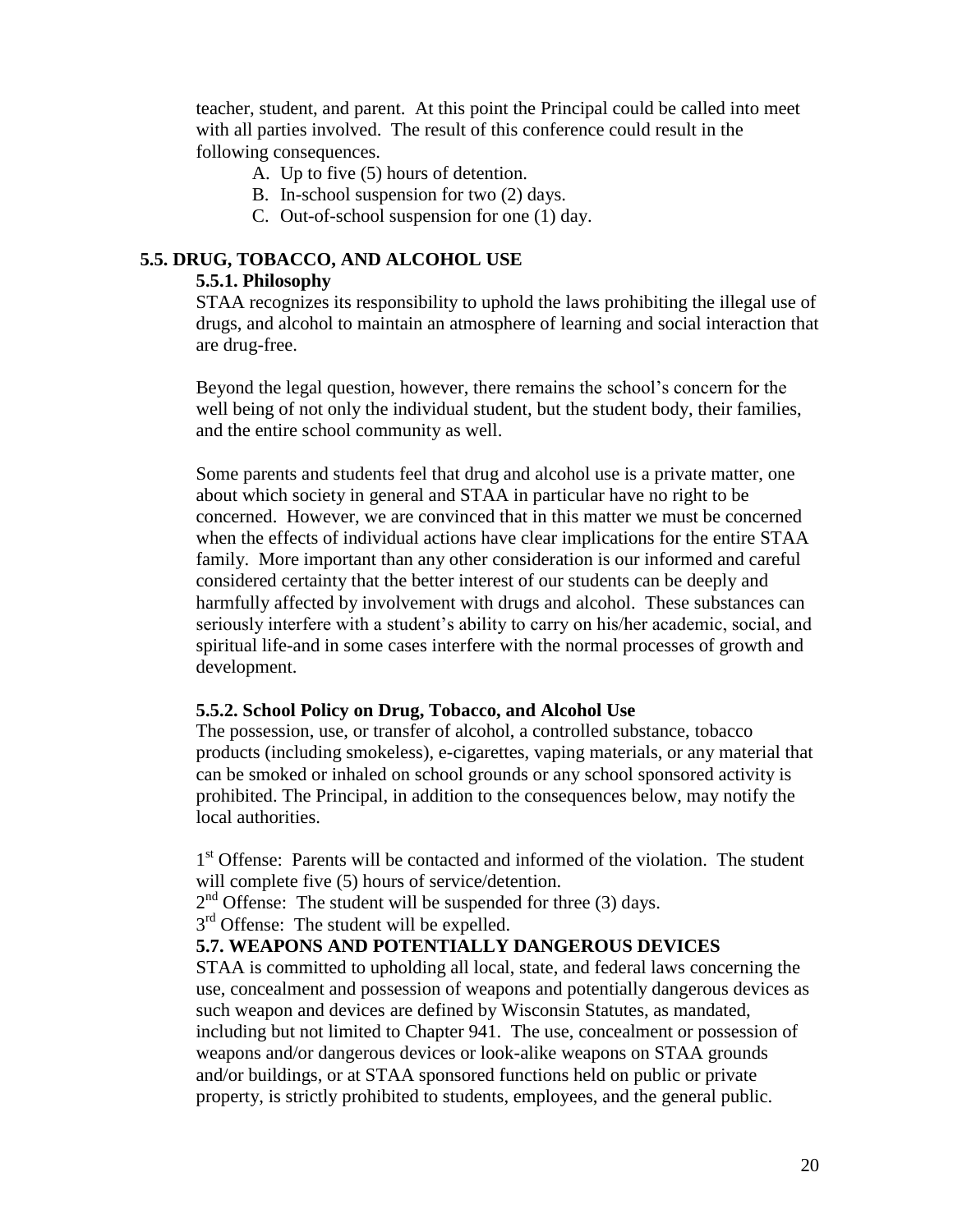Exceptions would be made for law enforcement personnel who possess a weapon in the line of duty and when approval is given by the administration beforehand for a weapon to be used for a legitimate educational purpose. If anyone is found in possession of a weapon, the following steps will be taken:

- 1. Law enforcement shall be notified as appropriate, for possible prosecution under local, state, and/or federal law.
- 2. Parents of students will be notified in all cases.
- 3. Violation will be subject to disciplinary actions independent of any prosecution. Discipline may include supervision and sanctions up to and including expulsion or termination.

*Exceptions*: Law enforcement personnel may possess weapons in the line of duty. Pre-approved permission may be granted by administration for legitimate school use.

## **5.8. CELL PHONES AND OTHER ELECTRONIC DEVICES**

The use of cell phones and other electronic devices will be monitored very closely. All devices must be turned off during class but are permitted before school, after school, during lunch hour, and between classes only. If a student has a cell phone on them when they enter the classroom, they must put the phone in the Cell Phone Parking Lot (numbered pocket). During the school day, students may use the office phone to make calls and parents can call the school to leave messages for their children.

If a student abuses the above policy, any staff member who observes the policy abuse shall request that the student surrender their cell phone and that staff person shall turn it in to the office staff.

**1 st Offense**: Phone being confiscated and turned into the main office – students can pick up the phone after school.

**2 nd Offense**: Phone being confiscated and turned into the office – the student will bring the cell phone to the office before 7:45 a.m. and can pick up after 2:55 p.m. for three consecutive days.

**3 rd Offense**: Phone being confiscated and turned into the office – parents will be contacted and they will need to pick up the phone from the office.

The use of computers and other electronic devices are increasing in popularity as a tool for education. The use of these electronic devices for education shall be restricted to specific projects or class assignments approved by a faculty member. All computer games are prohibited unless prior approval has been given by the Principal. Only programs installed by the faculty on the electronic device shall be used. Unauthorized use or violation of privacy and copyrighted materials will result in termination of the student's privilege of access for a time to be determined by the Principal. Additional punishment may be given based on the severity of the infraction. The student/parent will be responsible for the cost of all repairs or replacements. The unauthorized use or violation of privacy and copyrighted materials by any employee of the Academy shall result in disciplinary action by the Principal.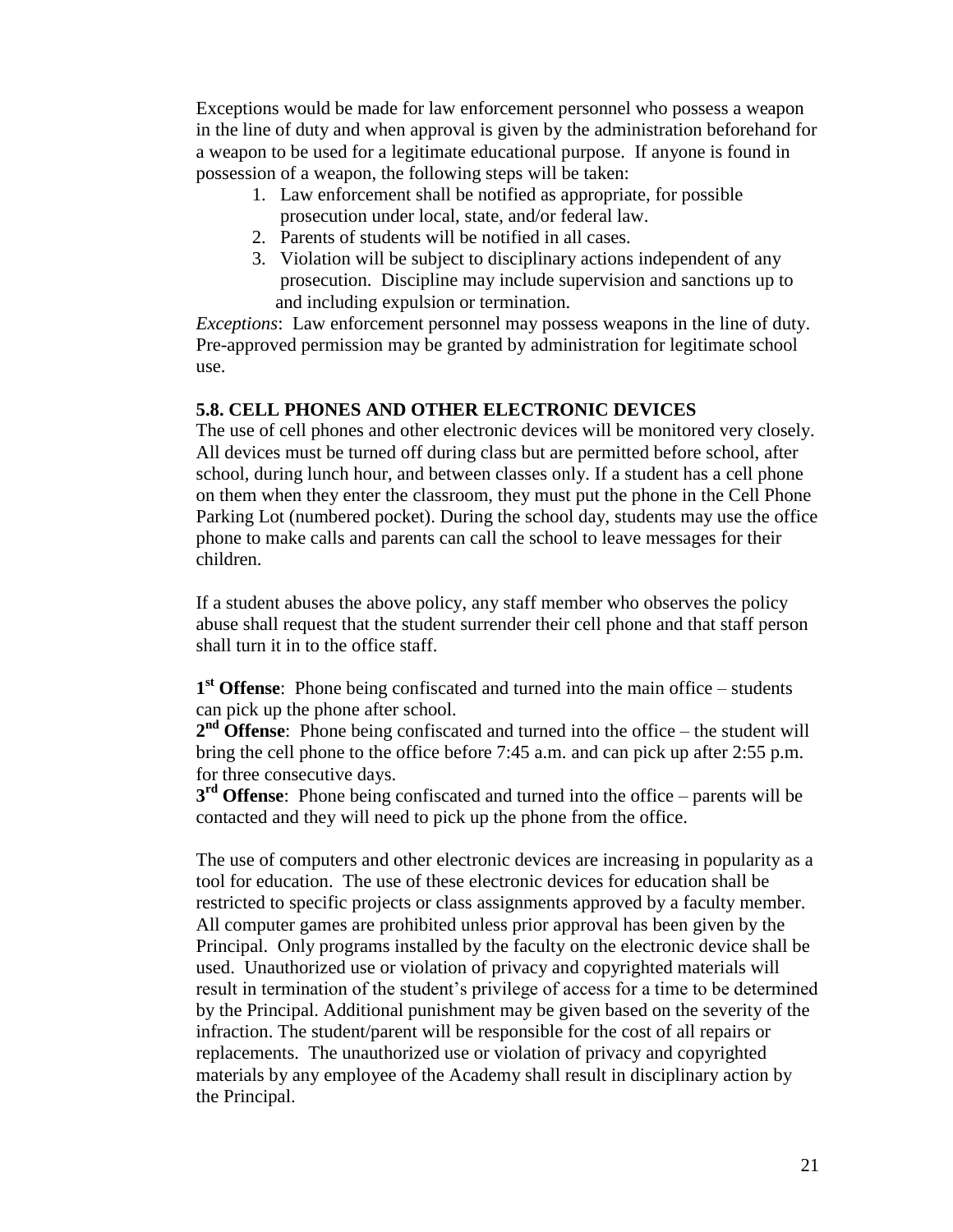## **6. DRESS CODE**

| with the exception of the top button at the neck. The shirt collar must be<br>visible at all times. Shirts may have STAA logo or other logo/label as long                                                                             |
|---------------------------------------------------------------------------------------------------------------------------------------------------------------------------------------------------------------------------------------|
|                                                                                                                                                                                                                                       |
|                                                                                                                                                                                                                                       |
|                                                                                                                                                                                                                                       |
| Any Saint Thomas Aquinas sweatshirt (hooded or crew) will be allowed.<br>Other sweatshirts may have a logo/label that is located on the hem, sleeve,<br>lapel, or pocket area, and no larger than a 3" square provided a shirt collar |
|                                                                                                                                                                                                                                       |
| denim, and yoga pants are not allowed. Cargo pants are allowed with close                                                                                                                                                             |
|                                                                                                                                                                                                                                       |
|                                                                                                                                                                                                                                       |
|                                                                                                                                                                                                                                       |
|                                                                                                                                                                                                                                       |
|                                                                                                                                                                                                                                       |
| All students will wear a polo shirt with a collar. Shirts must be buttoned                                                                                                                                                            |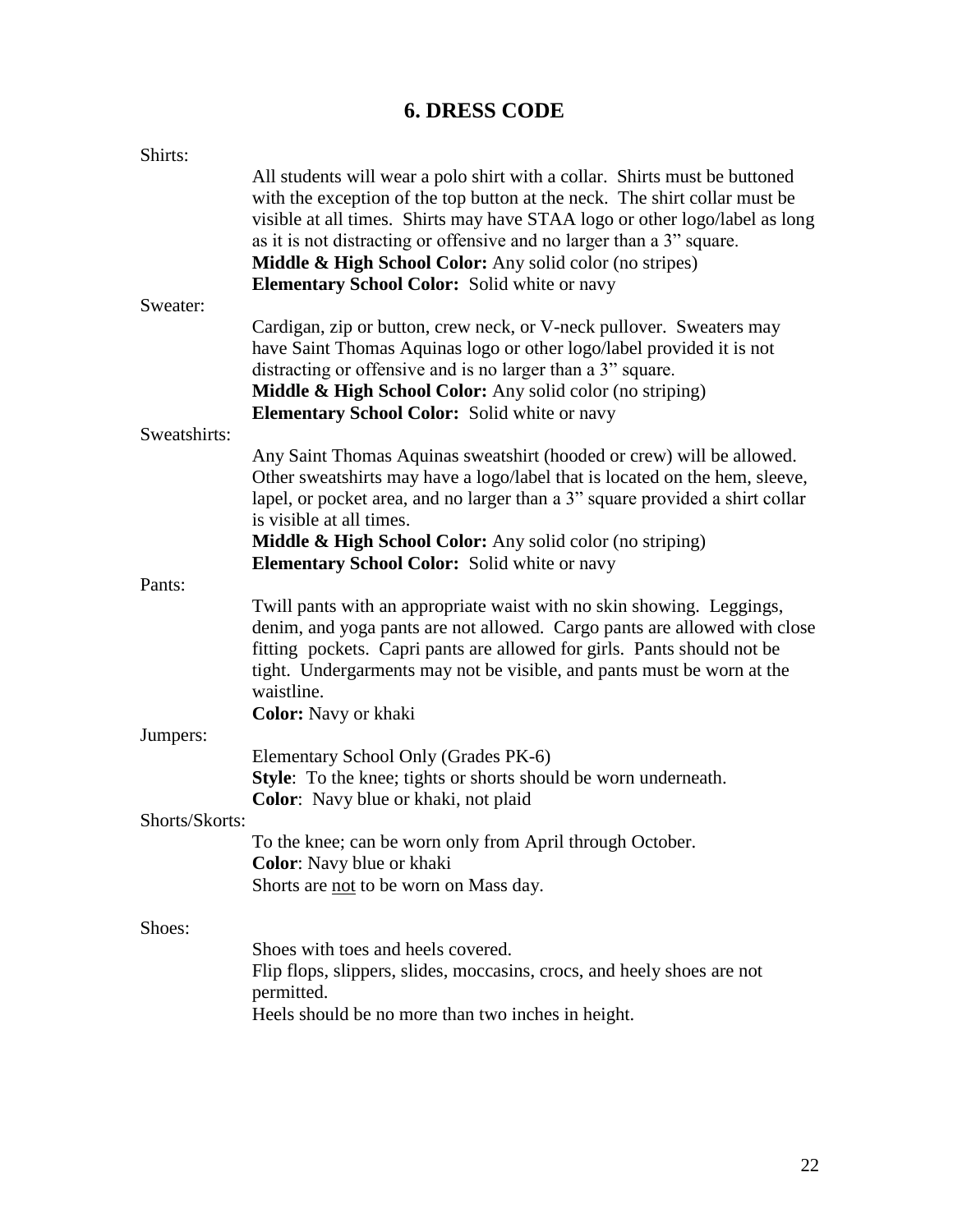#### Athletic Game Day:

On game days, team members may wear official uniform tops as their coaches allow. If the uniform top is sleeveless, a shirt with sleeves must be worn underneath.

#### Mass Day:

All students will wear white polos with uniform pants. No hooded sweatshirts, capris, or shorts.

#### School Pride Day:

Thursday will be School Pride Day. Students can wear Saint Thomas Aquinas Academy apparel tops.

### Non-Uniform Days:

Administration will continue to designate certain days throughout the year. Jean style must follow appropriate pant dress code (no spandex, leggings, yoga pants). Only jeans with no holes or rips allowed. T-shirts and sweatshirts allowed. Any printing on clothing should be in good taste. Shorts may be worn if they are uniform shorts or denim shorts; no athletic shorts.

## **Masks: When approved masks are required for students, the mask must be worn properly. Masks must be plain or uniformly patterned and are allowed to have a logo/label if it is appropriate for a Catholic School and no larger than a 1" square.**

### Special Considerations:

- \* Visible body piercings, except ears, are not allowed.
- \* Extremes in jewelry and makeup are not allowed.
- \* Visible tattoos are never allowed.
- \* Hair color must be natural tone.
- \* No hats allowed in school.

*These guidelines do not cover every possible situation. Questionable attire or appearance will be referred to an administrative team member. Since styles of clothing and hair change rapidly, the administration reserve the right to restrict certain fashions that are inappropriate as well as interpret what is considered to be distracting to the learning environment.*

As uniforms are an integral part of our Catholic School culture, the following corrective procedures will be implemented:

- 1. Students deemed not in compliance will be asked to correct the situation.
- 2. If the student refuses or is unable to comply, he/she will be referred to the office.

3. Parent/guardian will be contacted to bring a change of clothing to school or to give permission for the student to go home to change.

4. Students who continue to be in non-compliance will receive a discipline referral and further disciplinary action and could be placed on disciplinary probation, if necessary.

### **PK3 does not follow the dress code**.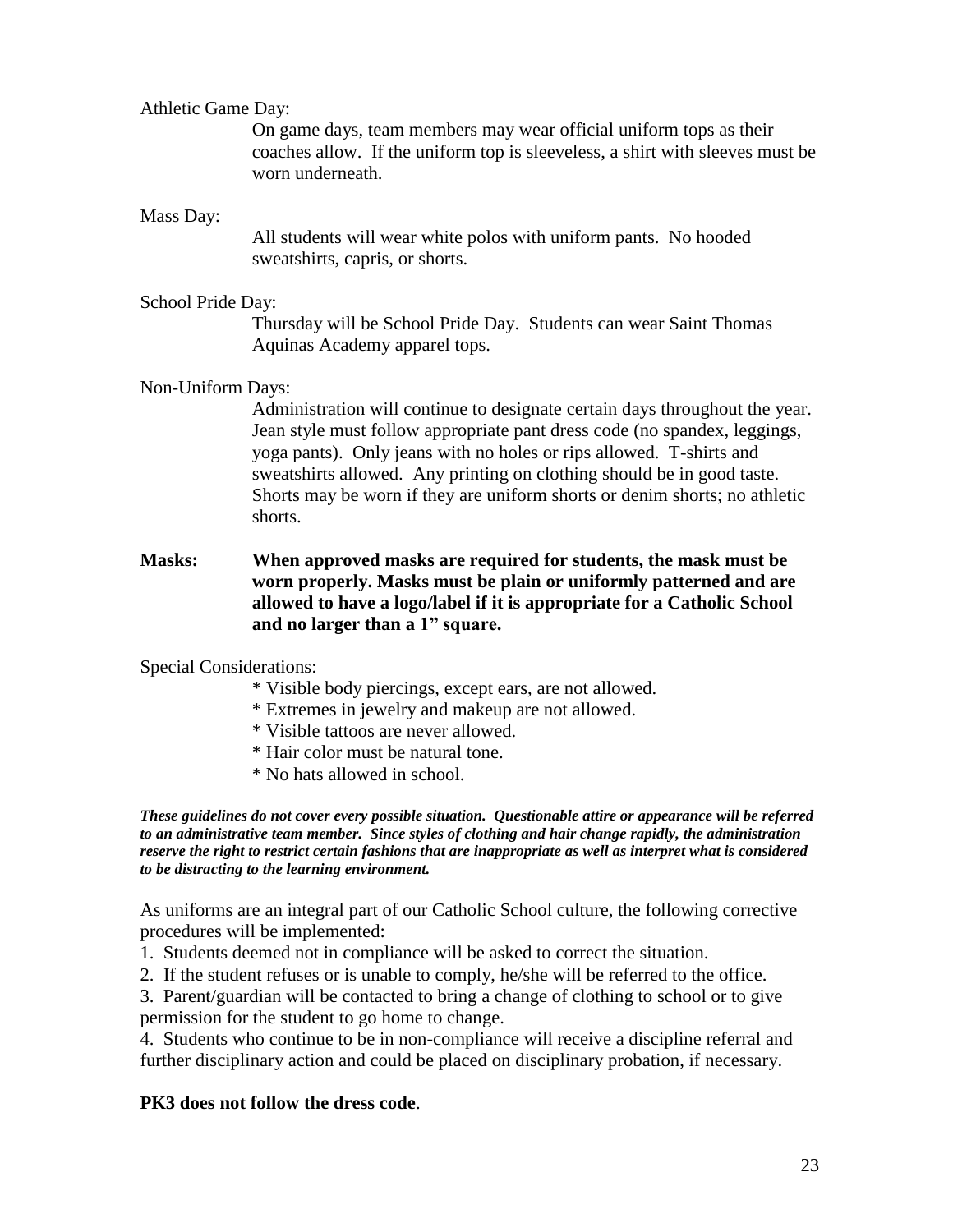## **7. GUIDANCE**

## **7.1. REPORT ABUSE POLICY**

The Child Abuse and Neglect Act of the State of Wisconsin specify that all school personnel and administrators be mandated to report suspected abuse and neglect of children.

### **7.2. PERSONAL COUNSELING**

The adolescent years are a time of great personal development. This period of life is full of excitement, adventure, and new levels of awareness as well as fear and confusion. The guidance counselor supports students by listening, discussing coping skills, offering problem solving techniques, and helping students make appropriate choices. The guidance counselor works in tandem with parents, priests, and community professionals to insure a safe environment for the students.

## **7.3. ACADEMIC COUNSELING**

The guidance counselor supports students' academic endeavors by meeting with students as needed to check classroom progress. Grades are monitored by means of report cards, deficiency notices and progress reports. Whenever necessary, meeting with students, parents, teachers, and administration are held to insure positive academic progress. The counselor assists students with yearly course selection and four-year plan preparation.

## **7.4. COLLEGE/CAREER COUNSELING**

The Guidance Office houses catalogs, videos, and books concerning both college and career choices. Colleges' testing information, scholarships and financial information are available. Visits with college representatives and on-going discussions with the guidance counselors assist students in their selection of post-secondary schools. The guidance counselor prepares letters of recommendation to support students in their application for colleges and scholarships. Counselors regarding work and military are also available.

## **8. LIBRARY**

The libraries offer an appropriate setting for quiet study, research, and reading. Students are welcome to use the library during and after school. It is closed during the hours when there is not supervision. A student can use the computers in the library with permission of the librarian or supervisor. During the school day a student must get a pass from a classroom teacher or the librarian on duty prior to visiting the library. If a student has a study hall in the library, library rules and all school rules will be enforced. All books can be checked out for three (3) to four (4) weeks. Fines of \$.25 per day are charged on overdue books. Lost or damaged books must be paid for by the student.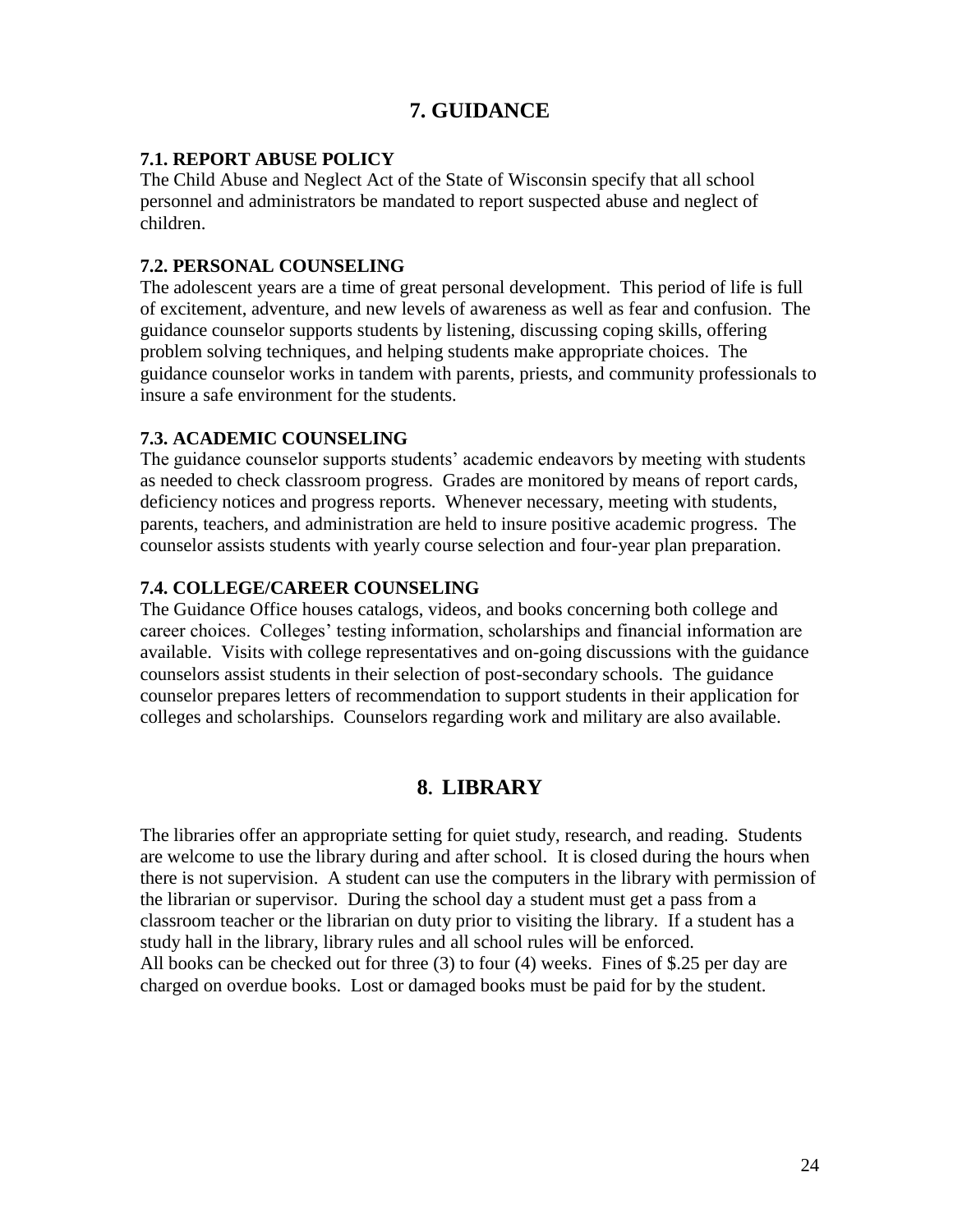# **9. MEDICATION GUIDELINES**

## **9.1. MEDICATION ADMINISTRATION**

If your child needs to take medication during the school day, whether it is a prescription medication or over-the-counter medication, please follow these steps. No medication will be administered by school personnel unless the policy if followed.

## **9.2. PRESCRIPTION MEDICATION**

- 1. Obtain a written statement from the prescribing physician giving the name of the medication, dosage, how to be given (by mouth, eye drops, etc.), and how often to be given. If any clarification is needed, school personnel may contact physician.
- 2. The parent/guardian must complete an **Administration of Medication Consent.** These forms are available in the office.
- 3. The prescription medication must be supplied in the original pharmacy-labeled bottle indicating correct dosage and administration instructions. This information must be the same as in the physician statement and parent consent.
- 4. If changes in the dosage take place, there needs to be an updated parent/guardian consent, a signed physician statement indicating the correct dosage and administration instructions on updated pharmacy labeled bottle.

## **9.3. NON-PRESCRIPTION (OVER THE COUNTER) MEDICATION**

- 1. The parent/guardian must complete an **Administration of Medication Consent**  form.
- 2. Medication must be supplied in the original container with the student's name written on the container.

## **9.4. SELF-MEDICATION**

 1. Students may neither carry nor administer medication of any kind other than inhalers.

## **10. OPEN CAMPUS**

The Open Campus is privilege for Juniors and Seniors. If, at any time, a student shows they are not responsible enough to partake in this privilege it may be taken away. The following guidelines explain the policy:

- 1. Open Campus will be confined to Junior and Seniors once parents sign an Open Campus form.
- 2. Underclass students are not allowed to accompany Junior or Seniors during Open Campus.
- 3. Once the parents sign the form granting Open Campus, Juniors and Seniors will automatically have this privilege unless individual parents indicate otherwise. Juniors and Seniors on disciplinary probation will not be permitted Open Campus for the period of their probation.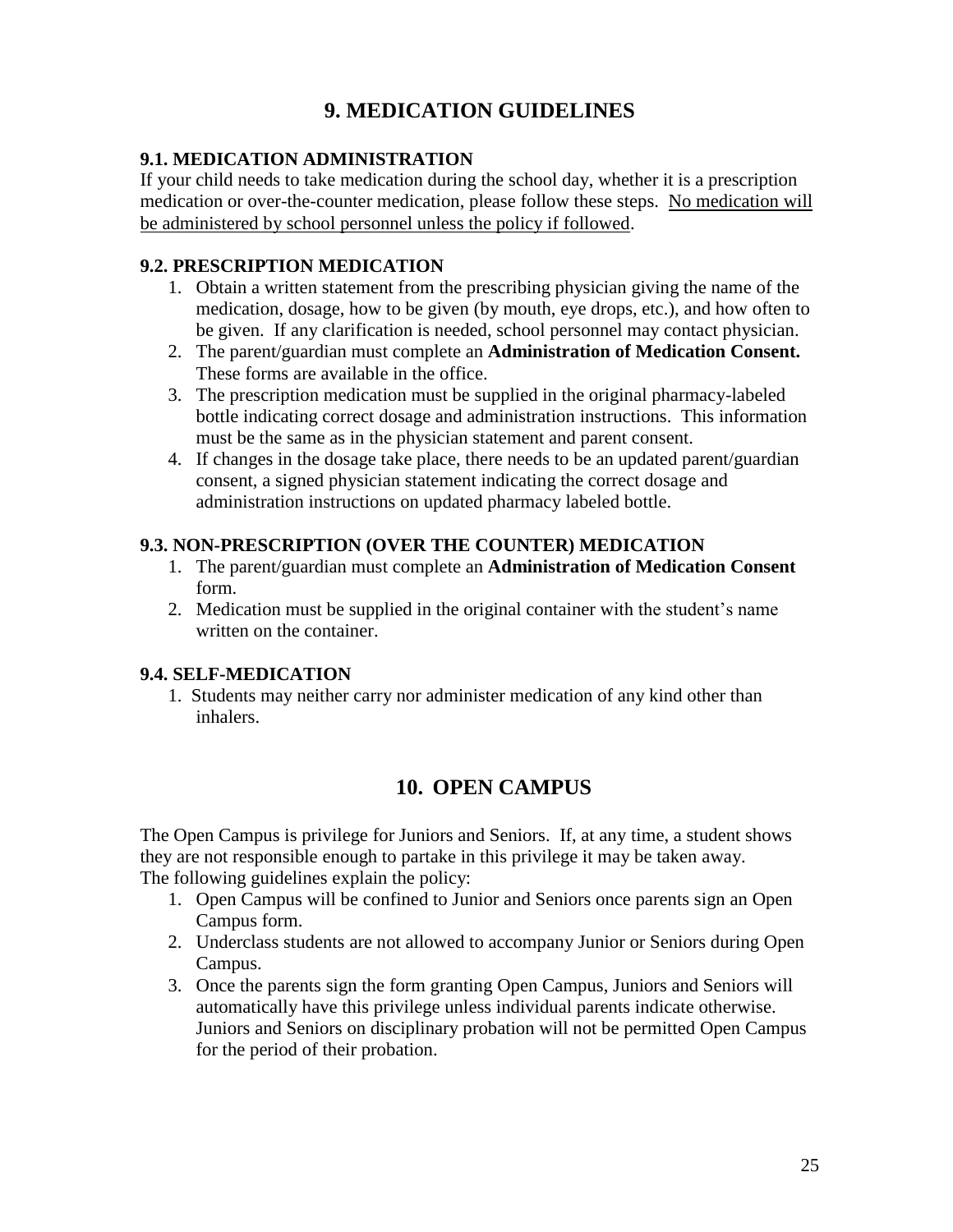- 4. The following regulations will apply to leaving and returning to school:
	- a. Juniors and Seniors must sign out in the office when leaving for lunch and sign back in when returning from lunch.
	- b. No loitering or rowdiness in the halls.
	- c. No loitering or rowdiness in the parking lot.
	- d. No smoking on school property.
	- e. Juniors and Seniors must return on time to class.
	- f. Juniors and Seniors accept CORPORATE RESPONSIBILITY for enforcement of these regulations and realize that any infractions of the above, or of the drug and alcohol regulations of the general school code will jeopardize the privilege of Open Campus for the individual and/or the entire Junior and Senior classes.
	- g. Junior and Senior Open Campus can be suspended by the administration for either or both classes if there are repeated violations.

## **11. PARKING LOTS**

The parking lot is maintained for the benefit, convenience, and protection of the students. Use of the STAA parking lot is a privilege, not a right. Drivers must operate and park their cars in a safe and orderly fashion. Drivers must also park their cars in the designated student parking spots. No irresponsible driving will be tolerated. Any student found violating safe driving practices on the school parking lot will be referred to the administration for disciplinary action. Students cannot park on the east side of the building in front of school. This is reserved for faculty. Students are to register their vehicle(s) with the school office (each year) and keep registration current. If you ride a bike to school, the school assumes no responsibility.

## **12. SCHOOL CLOSINGS**

If it becomes necessary to close school, the information will be made available on the local radio and television stations. Closing information will be broadcast between 5:30- 7:30 a.m. The radio and television stations will refer to the Marinette and/or Peshtigo School Districts.

- **Marinette 2 Hour Delay** both campuses will have a 2 hour delay.
- **Peshtigo 2 Hour Delay** both campuses will have classes held at the normal time.
- **Marinette Closed** both campuses will be closed; teachers do not have to report.
- **Peshtigo Closed** both campuses will be closed; teachers do not have to report.

The following radio stations will carry the announcements: WAGN and Bay Cities Radio. The following television channels will carry school closings: WBAY, WFRV, WLUK, NBC26, and TV6 Marquette.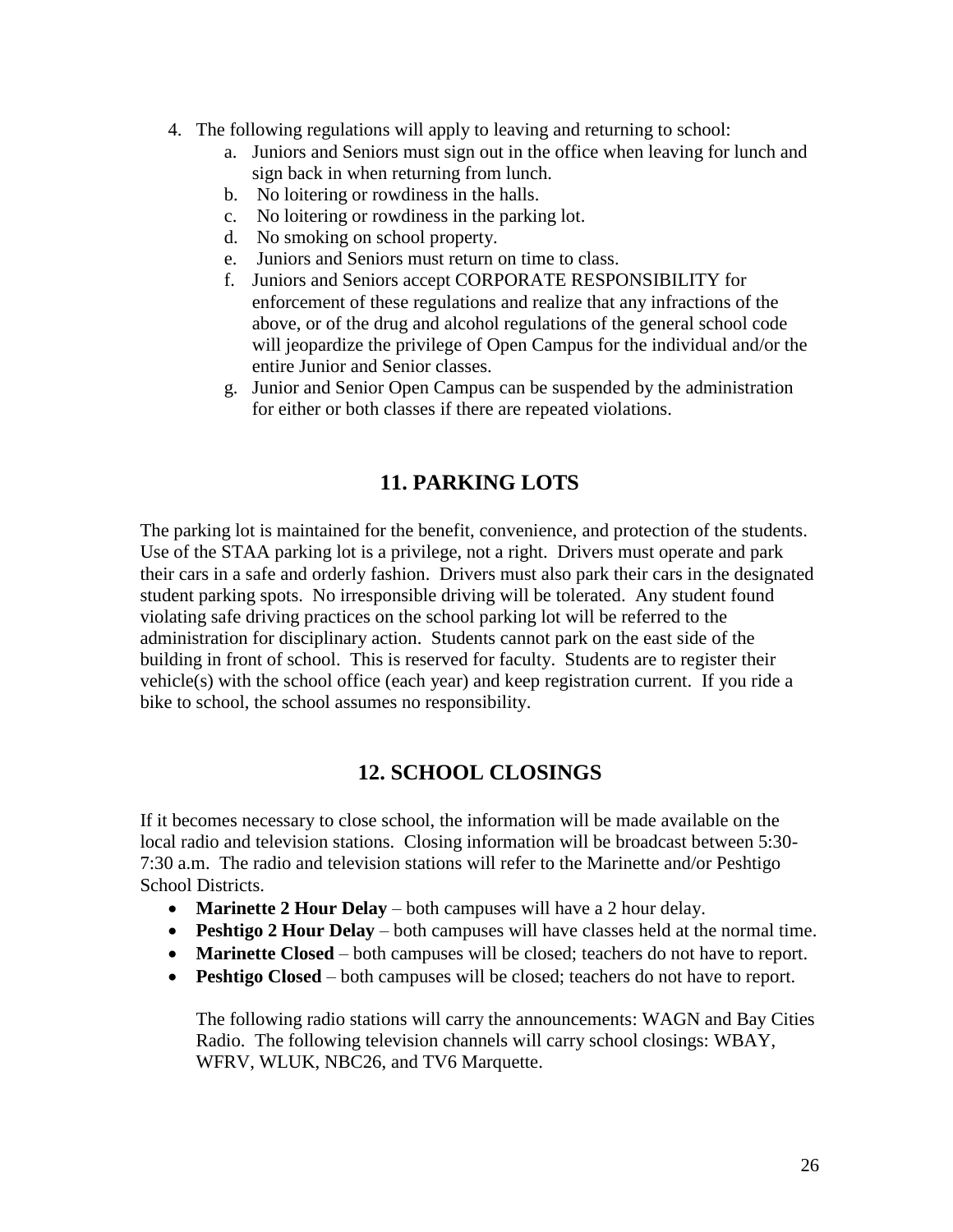## **13. STUDENT ACTIVITIES**

## **14.1. SERVICE-LEADERSHIP**

STAA encourages students to become involved in school leadership and service to our community.

The following criteria are used to determine excellence in leadership and/or service:

## **LEADERSHIP**

- Promotes school activities.
- Holds school offices and positions of responsibility.
- Promotes cooperation between faculty and students.
- Upholds the rules and standards of the school.
- Shows qualities of initiative (delegates responsibility).
- Is able to get others to work with him/her with positive attitude.
- Influences positivity.
- Complies with school regulations, such as dress code, locker rules, etc.
- Shows reverence for religious activities.

## **SERVICES**

- Shows willingness to act on committee, panels, etc.
- Represents school in inter-school activities.
- Renders service and/or community with positive attitude.
- Performs extra classroom activities.
- Shows willingness to give up leisure time after school as well as during school.
- Shows initiative.

## **13.2. STAA ORGANIZATIONS**

**Yearbook (La Plume):** The yearbook staff is involved in all aspects of getting the yearbook ready for publication. This includes photography, advertising, layout, and design.

**World Language Club:** This group focuses on providing members with experiences from other cultures and includes World Language Week activities, which includes viewing fine arts display, visiting ethnic restaurants, and attending cultural shows of various nationalities. A discounted self-pay trip to Europe is planned every two/three years.

**Junior Windsor Players:** STAA drama organization presents production to help students discover the joys of theater by participating onstage and backstage activities. Drama appreciation is also learned by attending other theater productions. Production is determined by student interest.

**Our Lady of Lourdes Honor Society:** This is a select group of students who have a 3.2 GPA for Juniors and Seniors and 3.75 GPA for Sophomores, have experienced a personal interview with faculty members, and who then have been invited to become a member of the society. The group performs service activities for the school and the community. (grades 9-12)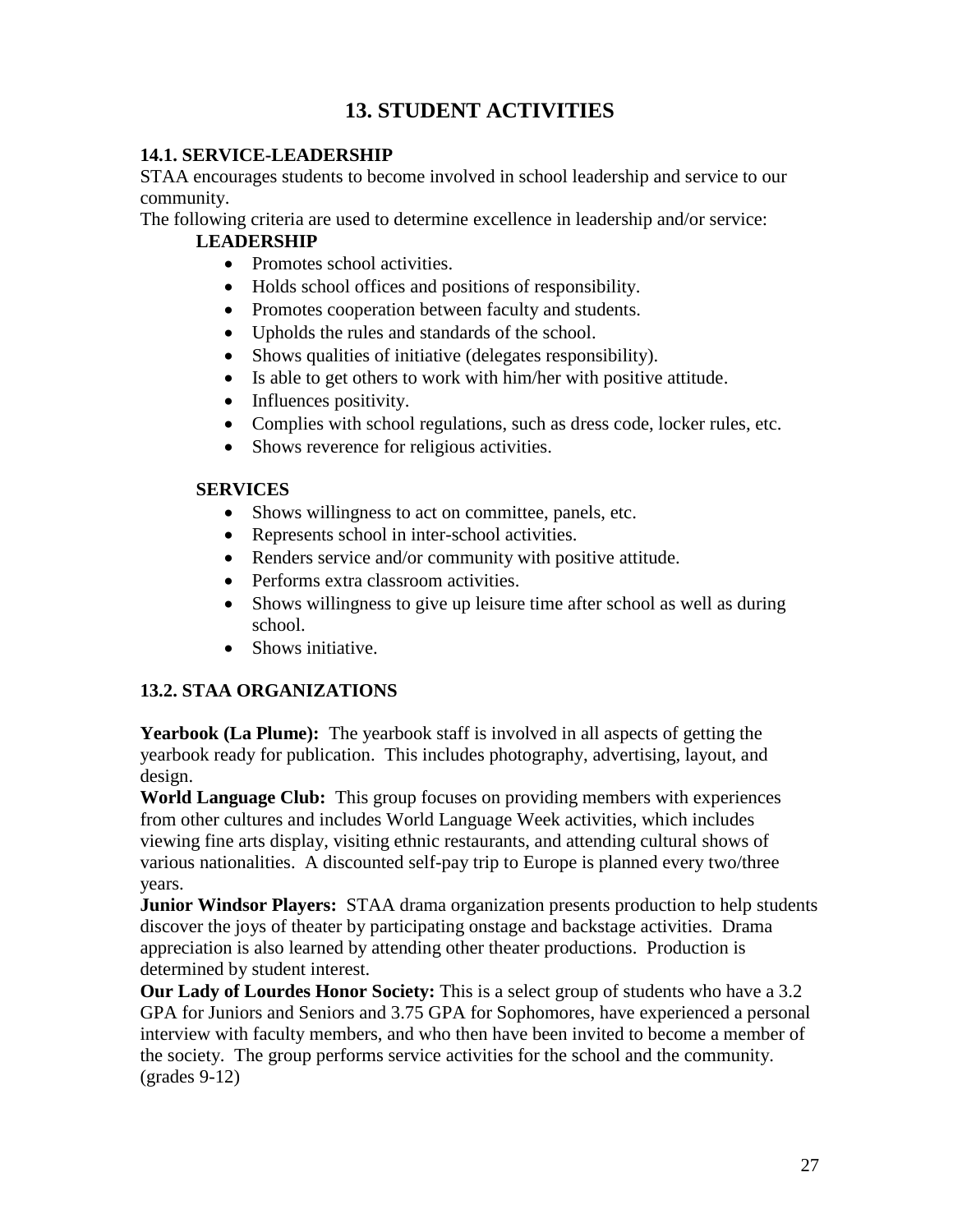**Hi-Q**: This is a year long academic challenge open to students who are willing to study and complete against teams from other area schools. Students must have a 3.0 G.P.A. and can apply in the spring.

**Student Ambassador:** These students are selected by the teachers to represent their school and to promote the school at all activities. Their major goal is to assist with the recruitment of students by fun activities when visiting the school and holding a Step-Up Day.

**Liturgical Committee:** This group of students from all class levels participates in active ministry through the planning and leading of all school liturgies and prayer services. **Student Council:** This is the governing body of the students. The members are elected by their peers to represent the student body by presenting suggestions, voting on activities, such as 50/50 raffles, Blood Drive, organizing Homecoming and Winterfest, and responding to needs of the school.

**St. Vincent DePaul:** Students are invited to participate in this charitable service organization that focuses on developing stewardship in the community while enhancing spiritual development. Students in  $6<sup>th</sup>$  through  $12<sup>th</sup>$  grade are encouraged to meet regularly during lunch for prayer and service. This often includes working with the St. Vincent DePaul Store in town. Students who become members of the St. Vincent DePaul Society will meet the obligations of the Community Service Bill that was recently signed into law by President Obama. (On April 21, President Obama signed into law (P.L. 111-13) the "**Edward M. Kennedy Serve America Act,"** legislation that reauthorizes and expands national volunteer service programs.)

YAC (Youth Advisory Committee): The Youth Advisory Committee of the M&M Area Community Foundation is made up of local high school students between the ages of 14- 21. These area youths raise monies for granting programs and develop their leadership skills. They have the opportunity to attend various workshops and apply their skills. Since the Youth Advisory Committee began awarding grants in 1997, they have given over \$176,000 to 93 different organizations within Marinette and Menominee Counties. For more information about the Youth Advisory Committee or to join, please contact the Foundation office at 906-864-3599.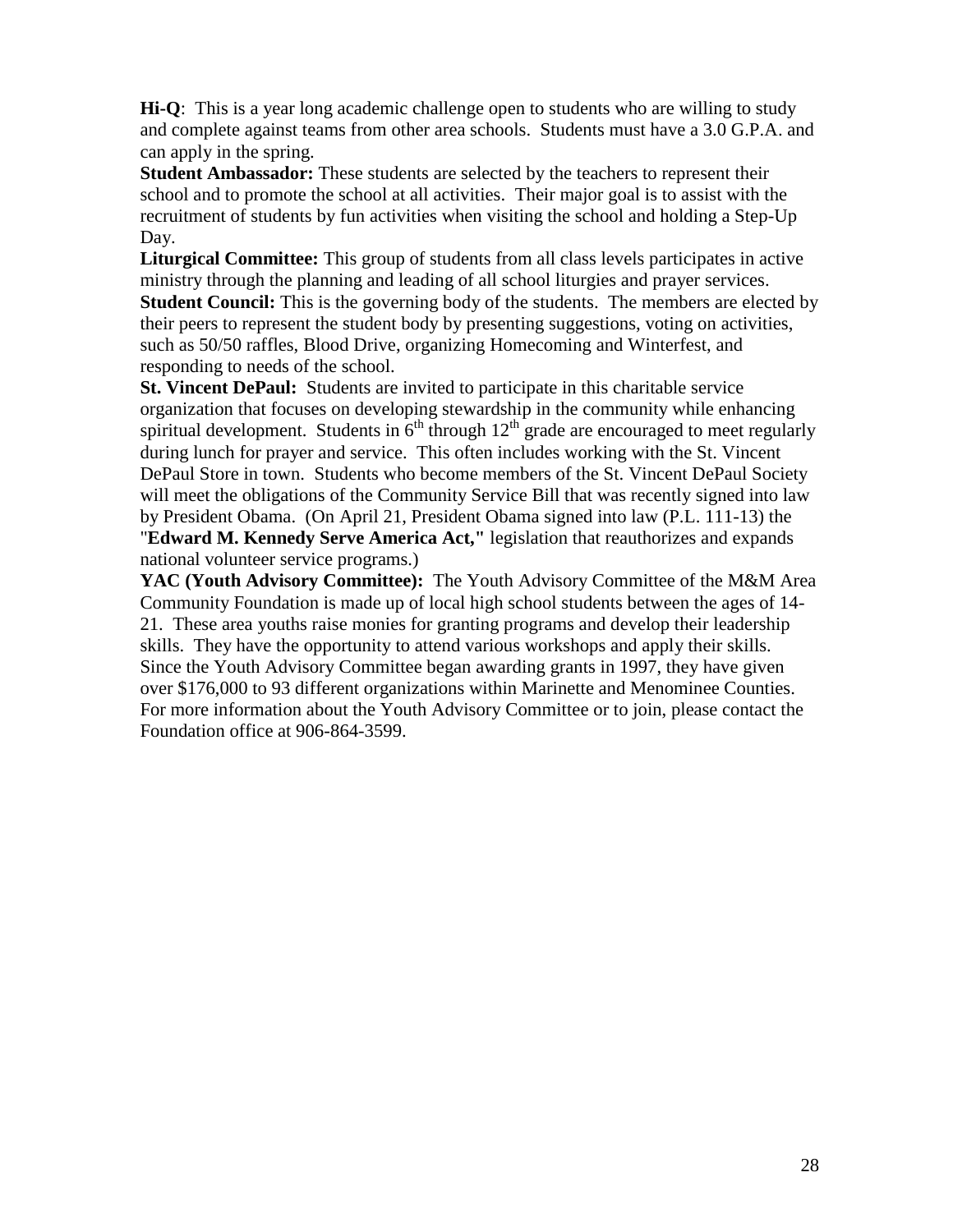## **Saint Thomas Aquinas Academy Cheating/Plagiarism Policy**

### **Cheating is a serious offense and the following constitute cheating.**

- 1. Copying another student's worksheets, tests, or quizzes….any work which is not assigned as a group project. (Unless the teacher gives permission to work together).
- 2. If a student gives another student his/her work to copy, both students will be given zeroes on the assignment.
- 3. Using cheat notes, cell phones, etc. to assist with answers during an assignment, quiz, test, book report, etc.
- 4. Obtaining prior information about a test/quiz from someone who has previously taken the test. (This does not include tests returned by the teacher for test preparation purposes).

## **Plagiarism is cheating and the student should ask himself/herself the following questions.**

- 1. Have I copied word for word, all or part of another's work without giving specific credit to that other writer by using quotation marks and using the proper MLA or APA documentation?
- 2. Have I copied the work of another writer, making changes here and there, but maintaining the main thought and structure?
- 3. Have I not read a book, but found a review from another source and passed it off as my own?
- 4. Have I reused a previously written paper for one in another class without the permission of both teachers?

If the answer is "yes" to any of the above, the paper is plagiarized. Those who submit this type of paper will receive a zero for the assignment. Parents, principal, and guidance counselor will be notified, and a disciplinary note could be placed in the student's permanent record file.

A student who cheats or plagiarizes on a mid-term or final exam will fail the exam.

If a student denies the teacher's perception regarding cheating or plagiarism, the next step will be a review of the incident by an Academic Court. This Court will be composed of the principal, two teachers, and two National Honor Society members. The student and the teacher will present their perception of the incident and determine the appropriate consequences according to the Saint Thomas Aquinas Academy Honor Code. This will be the final decision on the issue.